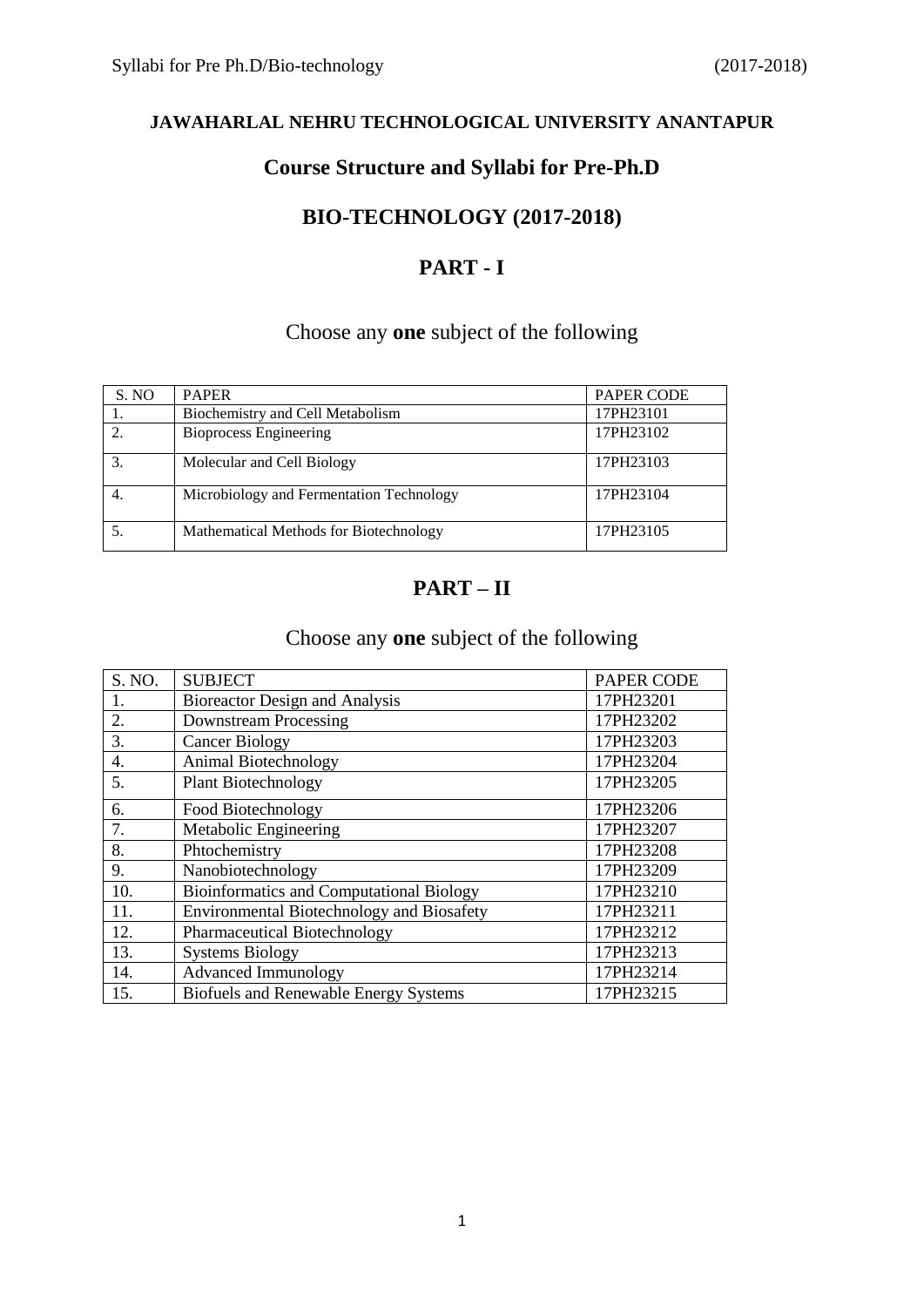#### **(17PH23101) BIOCHEMISTRY AND CELL METABOLISM.**

#### **UNIT I**

**Carbohydrates:** Classification of carbohydrates – configuration & conformations of carbohydrates – structural and biological functions of mono, di, oligo & polysaccharides (homo & hetero) – sugar derivatives – glycol conjugates – proteoglycans – glycoproteins & glycolipids – lectins. **Lipids:** Classification of lipids – structural & biological functions of lipids.

#### **UNIT II**

**Amino acids and Proteins:** Structure & functions of amino acids – classification of amino acids – amino acid derivatives - stereochemistry of amino acids. **Proteins:** Classification & biological functions of proteins  physico-chemical properties of proteins – primary, secondary, tertiary and quaternary structures of proteins. **Nucleic acids:** Classification & functions of nucleic acids – Watson & Crick proposed DNA – different forms of DNA – organization of DNA – different types of RNA – structural elucidation & biological functions of different RNA molecules.

#### **UNIT III**

**Regulation of glycolysis**: Fermentation. Metabolism of maltose, lactose, sucrose, fructose, mannose and galactose. Pentose phosphate pathway and its significance. Glucuronic acid pathway and ascorbic acid pathway.TCA cycle: pyruvate dehydrogenase complex, Reactions of the TCA cycle and Regulation. Amphibolic pathway. Anapleortic reaction. The glyoxylate cycle. Gluconeogenesis and regulation. Futile cycles in carbohydrate metabolism. Glycogen metabolism and regulation. Biosynthesis of Starch, Biosynthesis of glycoproteins.CO<sup>2</sup> Fixation, C3 and C4 pathways (Hatch- Slack pathway). Disorders of carbohydrate metabolism- glycogen, lactose, galactose and fructose.

#### **UNIT IV**

Lipid digestion, absorption and transport. Fatty acid oxidation - Fatty acid activation, Transport across the mitochondrial membrane. Oxidation: oxidation of unsaturated, odd-chain fatty acid, peroxisomal β-oxidation. Regulation of fatty acid oxidation  $\alpha$ , -oxidation and ω-oxidation. Degradation of triacylglycerol and phospholipids, ketone bodies-formation and utilization. Biosynthesis of Fatty acids**-** Transfer of Mitochondrial Acetyl Co-A to cytosol, formation of malonyl Co-A, Fatty acid synthase complex, biosynthesis and regulation of fatty acid synthesis. (Long chain fatty acids and unsaturated fatty acids) Biosynthesis of prostaglandins, Thrombaxanes and Leukotrienes. Biosynthesis of Triacylglycerols and its regulation. Biosynthesis of glycerophospholipid sphingophospholipids and sphingoglycolipids. Sphingolipid storage disease Biosynthesis of cholesterol and its regulation, entry of cholesterol esters into cells. Fat of cholesterol.

#### **UNIT V**

Nitrogen cycle. General metabolic reactions of amino acids. Amino acid transamination, deamination, oxidative de-amination, non-oxidative deamination (amino acid oxidases and deaminases), amino acid decarboxylation, role of folic acid, vitamin B1, B6, and B12 in amino acid metabolism. Krebs urea cycle, regulation of urea cycle. Metabolic breakdown of individual amino acids. Ketogenic and glucogenic amino acids, Biosynthesis and regulation of aspartate family amino acids (Aspartate kinase), branched chain amino acids, histidine, tryptophan,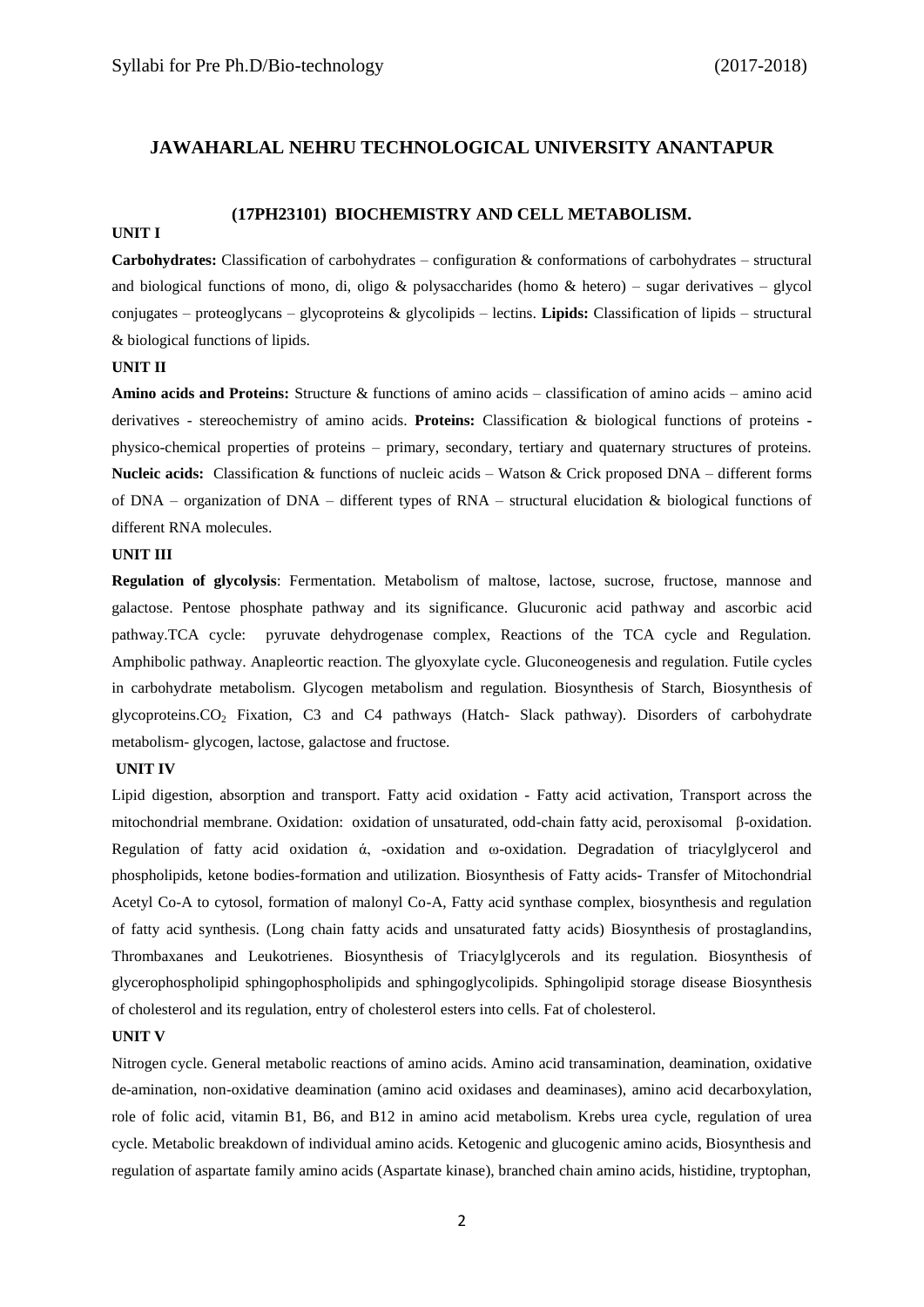phenylalanine. Metabolic defects of amino acid metabolism. Biosynthesis of nucleotide coenzymesnicotinamide coenzymes, Flavin coenzymes and coenzyme- A.

#### **Books:**

- Albert L. Lehninger, David L. Nelson, and Michael M. Cox "Principles of Biochemistry" (CBS Publishers), 2013.
- Jeremy M. Berg and Lubert Stryer "Biochemistry" (W.H.Freeman & Co Ltd)  $5^{th}$  &  $6^{th}$ , Edition, 2013.
- [Emil L, Et Al; Smith](https://www.amazon.com/s/ref=dp_byline_sr_book_1?ie=UTF8&text=Emil+L%2C+Et+Al%3B+Smith&search-alias=books&field-author=Emil+L%2C+Et+Al%3B+Smith&sort=relevancerank) "Principles of Biochemistry: General Aspects", (McGraw Hill) 8th Edition, 2001.
- Martin et al., "Harper's Review of Biochemistry" (LANGE Medical Publications) (Lange) 19th Edition, 2001.
- Thomas M.Devlin "Text Book of Biochemistry with clinical correlation" (John Wiley)  $2^{nd}$  & 4<sup>th</sup> Edition , 2001.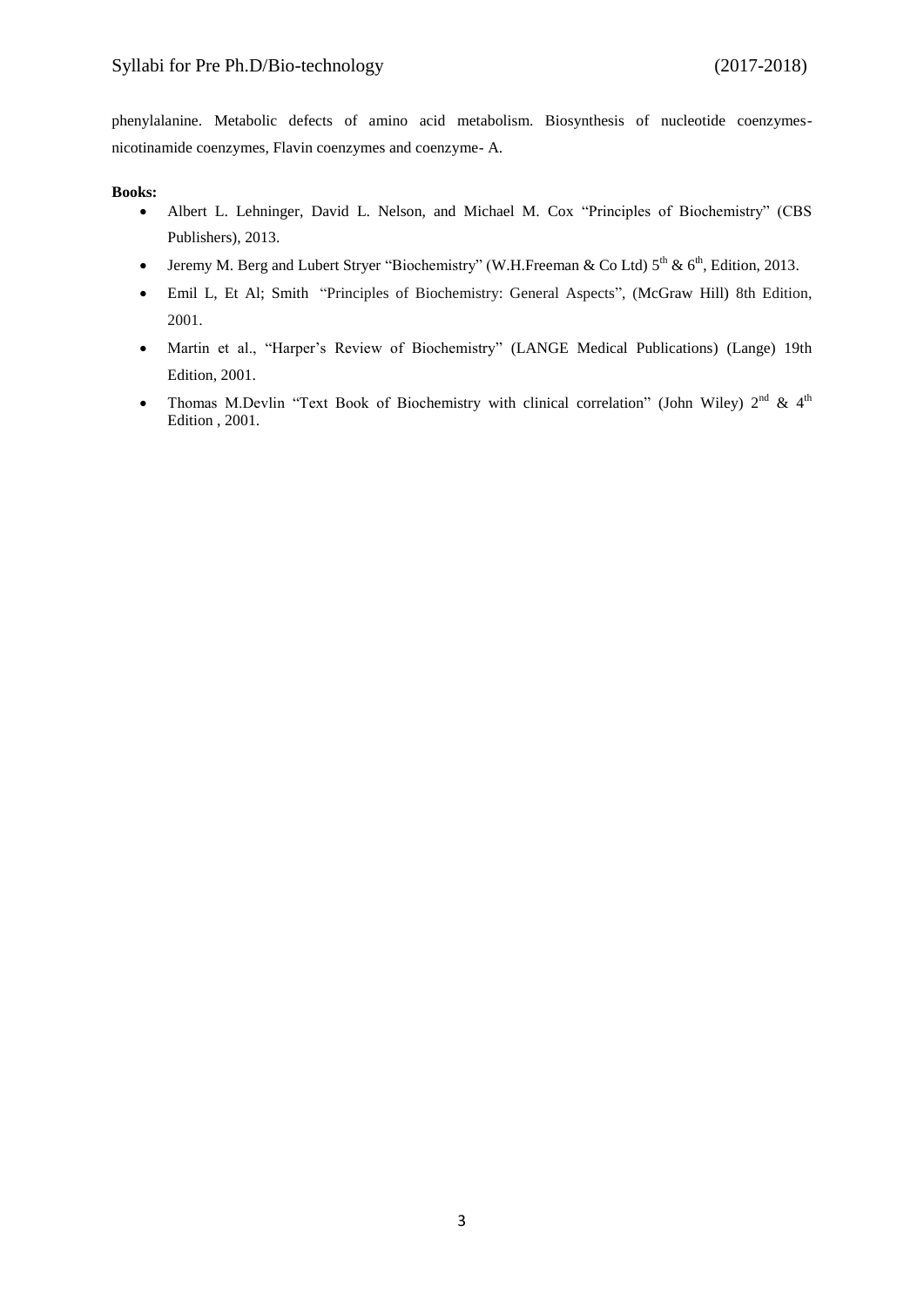### **(17PH23102) BIOPROCESS ENGINEERING**

#### **UNIT I**

Nomenclature and Classification of Enzymes. Criteria of purity of enzymes- Specific activity. Factors affecting the enzyme activity- Concentration, pH and temperature. Kinetics of a single-substrate enzyme catalysed reaction, Michealis-Menten Equation, Km, Vmax, L.B Plot, Turnover number, Kcat. Kinetics of Enzyme Inhibition. Kinetics Allosteric enzymes.

### **UNIT II**

Immobilized biocatalysts: formulation and characterization of immobilized cell biocatalysts, applications of immobilized cell biocatalysts. Internal and external mass transfer limitations, Industrial applications of enzymes.

### **UNIT III**

Microbial Stoichiometry, bio-energitics, microbial growth, yield.

### **UNIT IV**

Specific growth rate, logistic equation, microbial growth kinetics, inhibition kinetics, microbial community. Kinetics of balanced growth: monod growth kinetics, kinetic implications of endogenous and maintenance metabolism, other forms of growth kinetics, other environmental effects on growth kinetics. - Transient growth kinetics: growth-cycle phases for batch cultivation, unstructured batch growth models, growth of filamentous organisms.

### **UNIT V**

Cellular growth in reactors- batch, chemostat, PFR. Immobilized cells in reactors. Structured kinetic models: compartmental models, metabolic models, modeling cell growth as an optimum process-Product formation kinetics: unstructured models, chemically structured product formation kinetics models, product formation kinetics based on molecular mechanisms-genetically structure models, product formation kinetics by filamentous organisms-Segregated kinetic models of growth and product formation, thermal-death kinetics of cells and spores.

- Blakebrough, N., T. K. Ghose, and A. Fiechter, eds. "Advances in biochemical engineering", (Springer-Verlag), Volume 3, 2013.
- Dunn, I.J., Heinzle E., Ingham, J. and Prenosil, J.E., "Biological Reaction Engineering:Dynamic Modelling Fundamentals with simulation examples", (WILEYVCH publications) , 3rd Revised Edition, 2016.
- Moser, Anton, "Bioprocess technology: kinetics and reactors", (Springer Science & Business Media), 2012.
- Najafpour, G.D., "Biochemical Engineering & Biotechnology", (Elsevier), 2nd Edition, 2015.
- Truskey, G.A., Yuan, F. and Katz, D.F., "Transport Phenomena in Biological Systems", (Pearson Prentice Hall), 2007.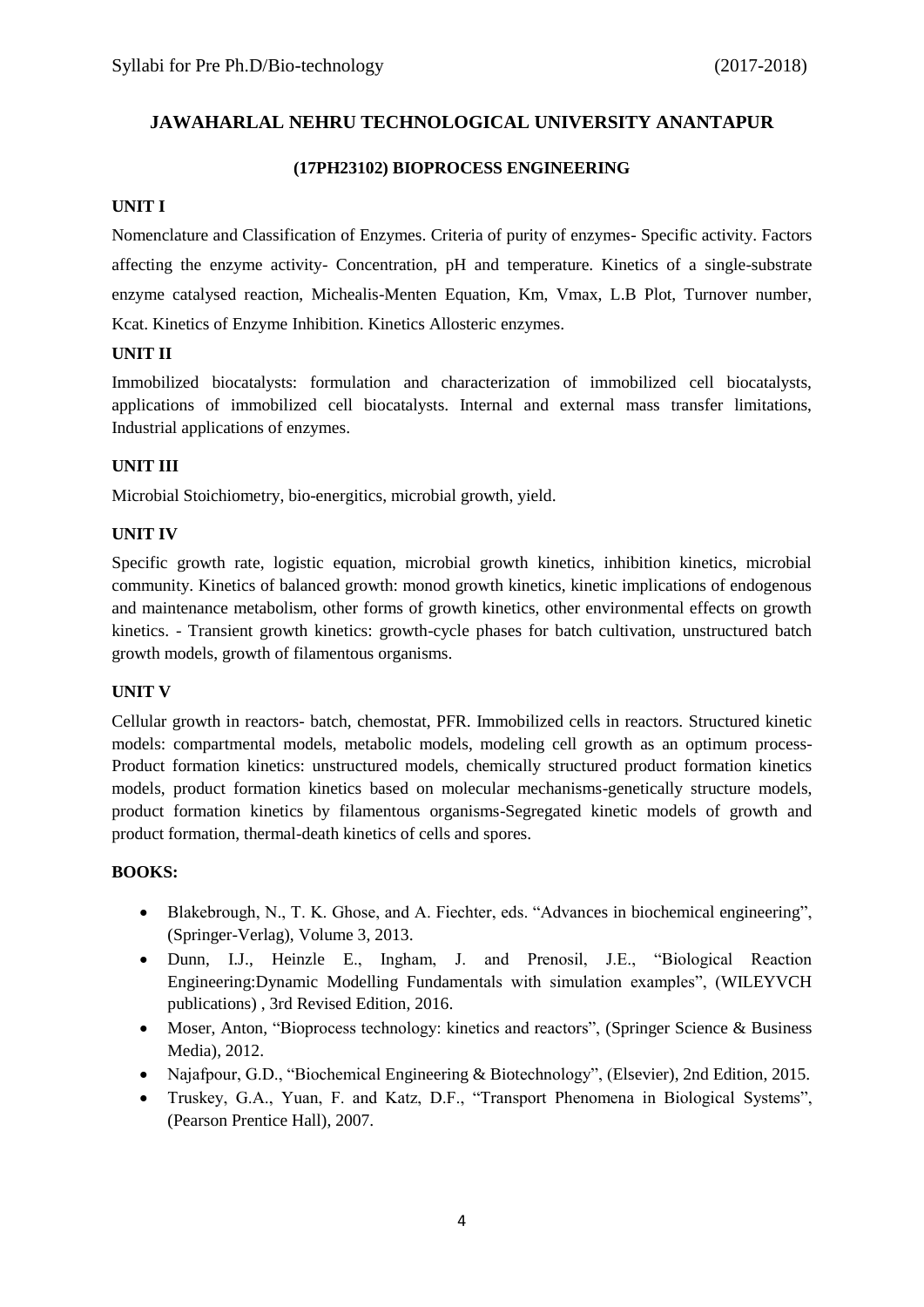#### **(17PH23103) MOLECULAR AND CELL BIOLOGY**

#### **UNIT I**

**Cell and Cell Cycle:** First cell in the world – cell theory – diversity of cell size  $\&$  shape – macro  $\&$ micro compounds in cell – basic properties of cell - Chromosomes – genes – enzymes – identification of DNA as genetic material – structure of DNA. **Cell Cycle**: Phases of cell cycle – mitosis – meiosis – regulation of cell cycle – cell cycle check points – coupling of S phase to M phase – regulators of cell cycle progression – inhibitors of cell cycle progression – proliferation of differentiated cells – stem cells.

#### **UNIT II**

**Cell Structure & Organelles functions:** Structure & functions of nuclear envelope – nuclearpore complex – nucleolus – nucleus during mitosis – Endoplasmic reticulum – golgi apparatus – mechanism of vesicular transport – lysosomes – mitochondrial structure & mechanism of oxidative phosphorylation – structure & functions of chloroplast - electron flow through photosystem I & II – cyclic electron flow – ATP synthesis – peroxisomes. **Cytoskeleton Cell Movement:** Microtubules – microtubule motors & movements – cilia – flagella – micro filaments - structure of plasma membrane – membrane proteins – glycocalyx – passive diffusion – facilitated diffusion – carrier proteins – ion channels – active transport driven by ATP hydrolysis – active transport driven by ion gradients – phagocytosis – receptor mediated endocytosis – protein trafficking endocytosis – bacterial cell walls – plant cell wall – extra cellular matrix – cell adhesion proteins – tight junction – gap junction – plant cell adhesion & plasma desmata.

#### **UNIT III**

**DNA** Replication and Repair: Semi-conservative mode of replication, experimental evidence of Meselson- Stahl and Cairns autoradiography experiments. Replication fork, continuous and discontinuous DNA synthesis. Evidence for Okazaki fragments- RNA primers, Enzymes and protein in replication, Single Strand DNA binding proteins (SSB), Helicases, Topoisomerases, DNA ligases, DNA polymerases. E.Coli DNA polymerase I, II and III, Eukaryotic DNA polymerases. Rolling circle replication. Replication of  $\phi \times 174$  and E. coli DNA. Eukaryotic DNA replication. Autonomous replication sequences (ARS) and regulation of plasmid DNA replication. Mitochondrial DNA replication. Termination and fidelity of DNA replication. Nearest neighbour base pair analysis. Replicons and termination signals. Inhibitors of DNA replication. Reserve transcriptase. DNA damage and repair: Photo reactivation, direct reversal of damage, excision repair, Recombination repair. The SOS response.

#### **UNIT IV**

Transcription: Polynucleotide phosphorylase - RNA polymerases, structure of E.coli –RNA Polymerase, eukaryotic RNA polymerases- Template binding, promoters and enhancer sequences.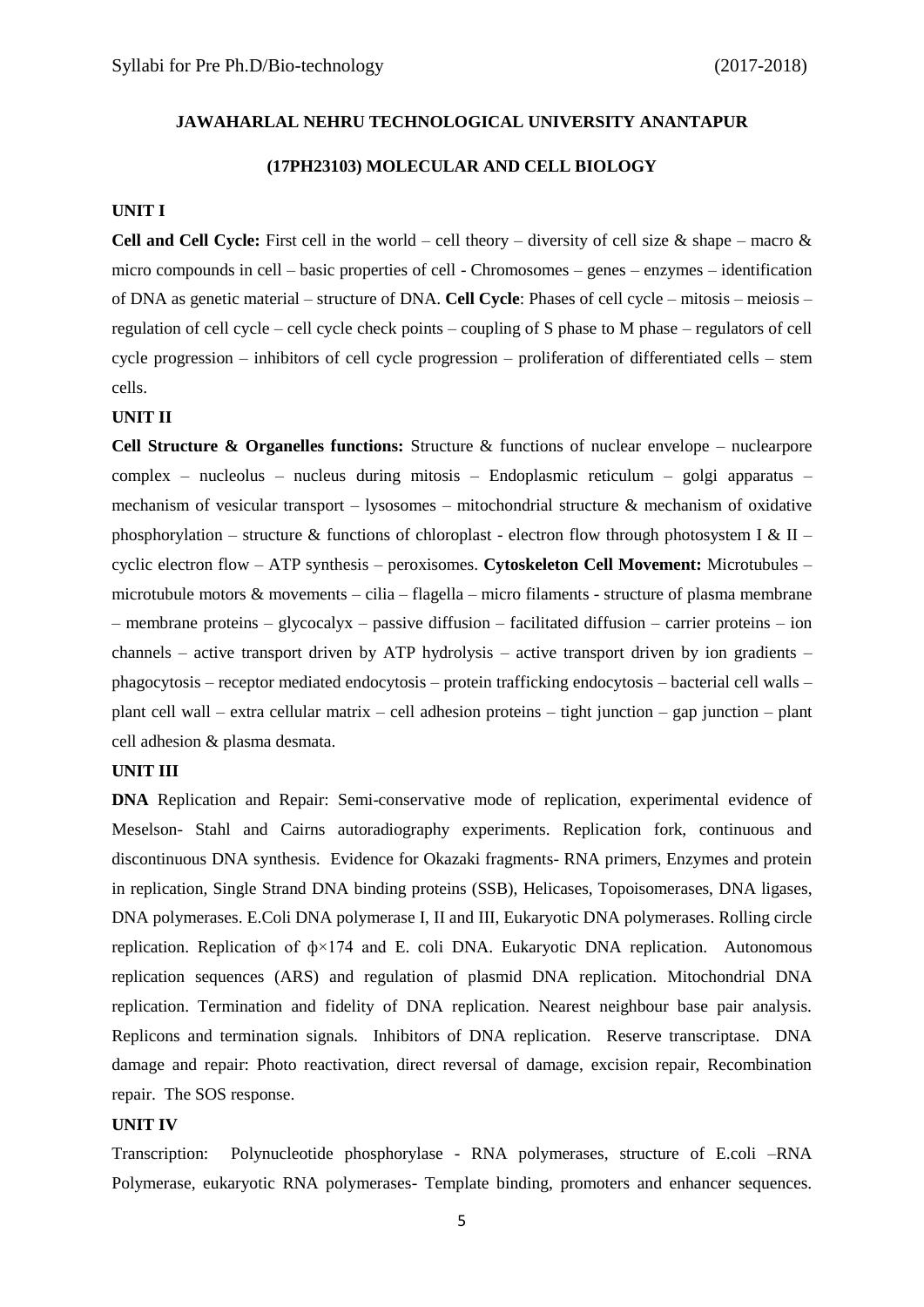Initiation, elongation and termination of RNA synthesis. Monocistronic and polycistronic RNAs. Post-transcriptional modifications of different RNA molecules -Eukaryotic mRNA -capping, methylation and poly adenylation. RNA splicing. Splicing mechanisms. Splicing of nuclear pretRNA, Introns, group I and group II and pre- mRNA splicing. Excision of multiple Introns, catalytic RNA. Translation (Protein synthesis): The genetic code elucidation, experimental studies of Nirenburg and Khorona. General features of genetic code, codon degeneracy and universality. Mitochondrial genetic code, tRNA role in protein synthesis. Amino acyl-tRNA synthetases wobble hypothesis. Mechanism of initiation, elongation and termination of protein synthesis. Translational factors. Inhibitors of protein synthesis, antibiotics and other inhibitors. Post translational modifications. Protein sorting and targeting. The signal hypothesis, signal sequences and signal recognition particle, molecular chaperones, protein degradation, Lysosomal degradation. The ubiquitin pathway-protein stability and N-end rule. Mutations: Mutagens, transitions, transversions, frame shift mutations, deletion, transposon, Mutagensis, suppressor mutations.

#### **UNIT V**

Gene expression and Regulation: Housekeeping genes, constitutive genes, induction and repression. Regulatory proteins -DNA binding motif of regulatory proteins, role of Zinc fingers, leucine zippers, helix- turn -helix. Regulation of gene expression in prokaryotes operons, fine structure of lac operon, Regulatory protein. Repressors and the catabolic activator proteins, Negative regulation, Positive regulation, Dual functions of the repressor, the arabinose operon. Transcriptional control by attenuation, the trp and his operons. Regulation of gene expression in Eukaryotes - Eukaryotic promoters, positive regulation, gene amplification, gene rearrangement, translational control, hormonal regulation - Homeotic genes and their regulation.

- B. Albert's, D. Bray, J. Lewis, M. Raff, K. Roberts and J.D.Watson , "Molecular Biology of the Cell" (Garland Publishing, New York and London)
- D. Freifelder , "Molecular Biology A Comprehensive Introduction to Prokaryotes and Eukaryotes" ( Jones and Bartlett, USA )
- J.D. Watson, J. Tooze and D.T.Kurtz "Recombinant DNA: A Short Course" (Scietific American Book, W.A.Preemon).
- Maniatis, E.F. Fritsch and J. Sambrook "Molecular cloning: Laboratory Manual" (Cold Spring Harber Laboratory, New York).
- A.J. Ayala and W. Castra "Modern Genetics" (Goom Helns, London), 2nd Edition, 1984.
- Ed., J. Walker and W. Castra "Techniques in Molecular Biology" (Geom Helns, London), 1992.
- R.F. Schecleif and P.C. Wensik "Practical Methods in Molecular Biology" (Springer Verlag) , 1991.
- Benjamin Lewin "Genes V" (Oxford University Press) , 1994.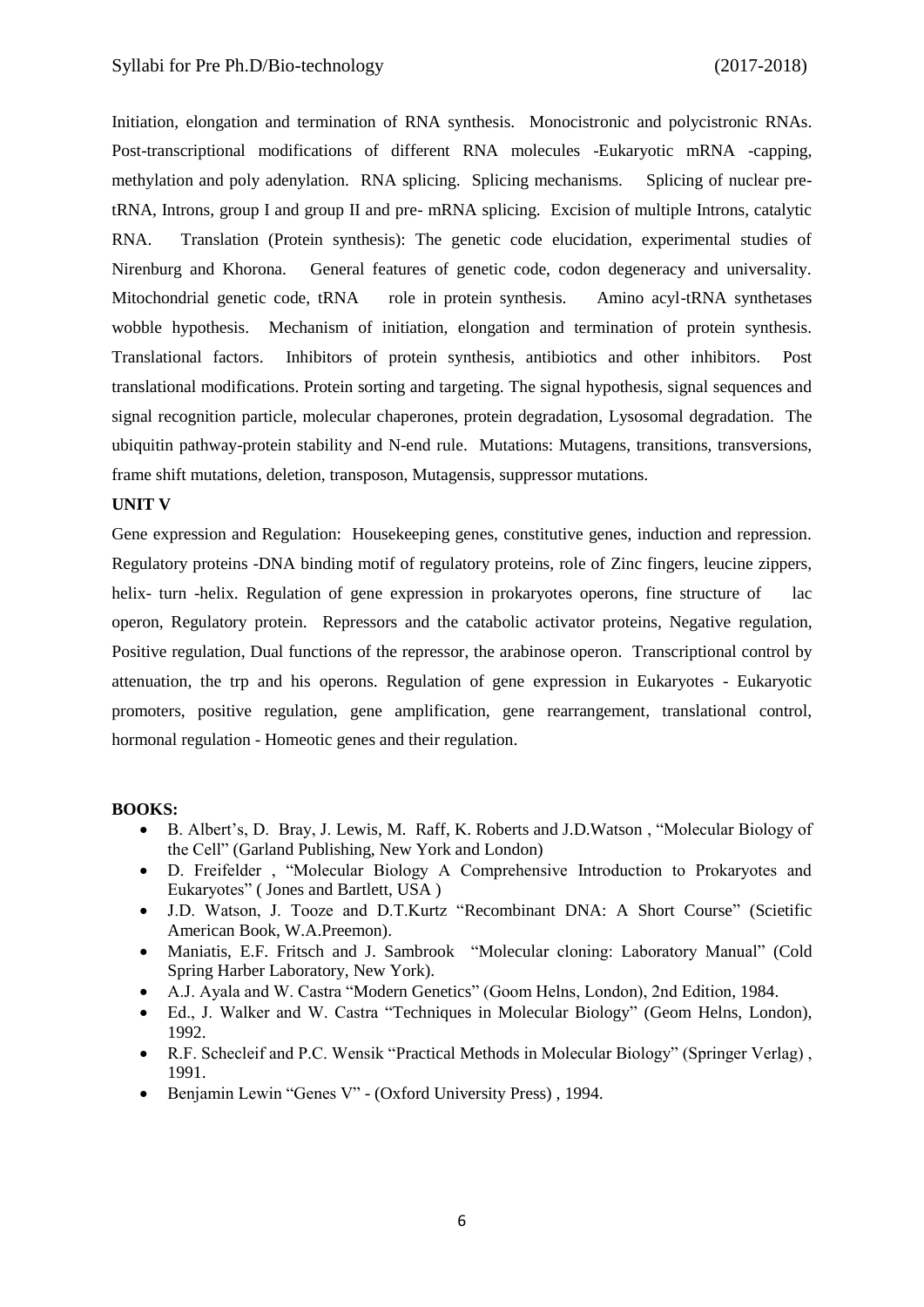#### **(17PH23104) MICROBIOLOGY AND FERMENTATION TECHNOLOGY**

### **UNIT I**

Taxonomy– Principle and its types (Classical approach – Numerical, Chemical, Serological and Genetic). Bacterial taxonomy– Bergey's manual of Systematic Bacteriology (Eubacteria and Archaebacterium). Characterization, Classification and Identification of microorganisms, Microscopic examination of Microorganisms morphology and fine structure of bacteria, cultivation of bacteria, reproduction & growth, pure cultures and cultural characteristics.

### **UNIT II**

Screening, Isolation and Identification of bacteria

### **UNIT III**

Strain Improvement: Natural mutation, Induced mutation, r-DNA technology. Isolation of industrially important microbial strains, strain improvement, maintenance and preservation of industrial microbes.

### **UNIT IV**

Microbiological media, composition and types: selective and differential media. Sterilization and disinfection- Definitions, Principles. Methods of sterilization- Physical methods (Heat, Filtration), Radiation and Chemical methods. Control of sterilization and Testing of sterility.

#### **UNIT V**

Industrially important products: Primary metabolites, Secondary metabolites and recombinant DNA products. Batch, fed-batch and continuous fermentations; solid state and submerged fermentations. Feed-stocks for industrial fermentation: Molasses, corn steep liquor, whey, malt, yeast extract and antifoams

- Prescott, L.M J.P. Harley and C.A. Klein "Microbiology" (C. Brown publishers), 2nd edition, 1995.
- Michael J, Pelczar, Jr. E.C.S. Chan, Moel "Microbiology" (McGraw Hill Book), 1986
- Stainer R.Y. Ingraham J.L. Wheolis H.H and Painter P.R. "The Microbial World", (Eagle Works Cliffs N.J. Prentice Hall), 5th edition ,1986.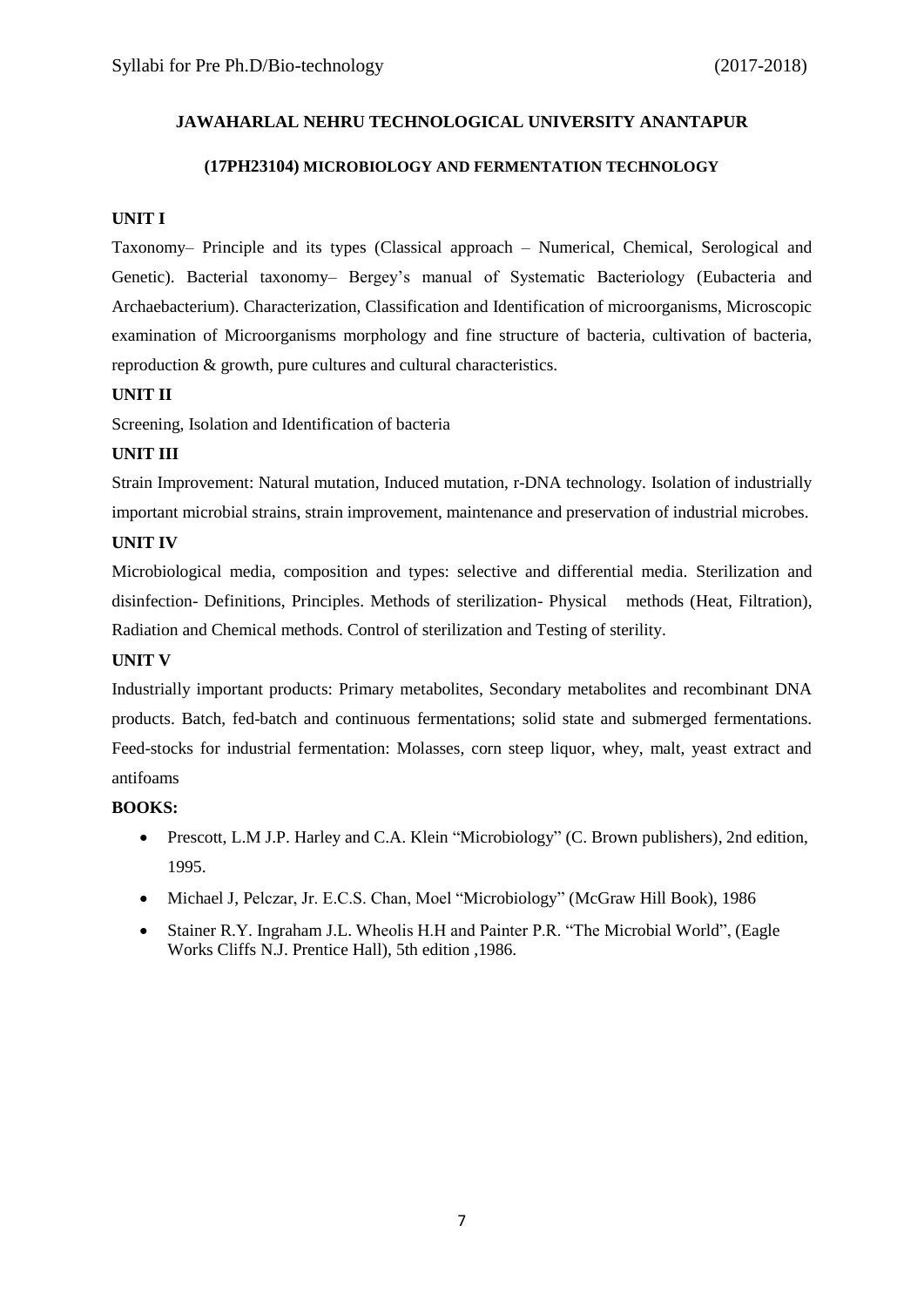#### **(17PH23105) MATHEMATICAL METHODS FOR BIOTECHNOLOGISTS**

#### **UNIT I**

Review of Matrix Algebra; Solvability conditions for systems of linear algebraic equations. Applications to solution of systems of linear algebraic equations and systems of first order ordinary differential equations (ODEs). Stability analysis; Examples from reaction engineering, process control etc.

#### **UNIT II**

Vector Algebra; Linear independence, Norm and Inner Product; Linear Operators, Adjoint of an operator, Self-adjoint operators. Transformations under change of basis, eigen values and eigen vectors.

#### **UNIT III**

Second order linear ODEs, Sturm Liouville Operators, Spectral expansion, Special functions. Inverse of second order operators and Green's function.

#### **UNIT IV**

Second order linear partial differential equations (PDEs): Classification, canonical forms. Solution methods for hyperbolic, elliptic and parabolic equations: Eigen function expansion, separation of variables, transform methods. Applications from heat and mass transfer, reaction engineering.

#### **UNIT V**

Numerical solution of linear and nonlinear algebraic equations, Gauss elimination methods, LU decomposition, Newton-Raphson method; Finite difference method for solving ODEs and PDEs. Chemical engineering applications from separation processes, reaction engineering, fluid mechanics etc...

- Schneider, Barker, G.P. "Matrices and Linear Algebra", (Dover), NY, 1972.
- Ray, A. K., Gupta, S. K. "Mathematical Methods in Chemical and Environmental Engineering", (International Thomson Learning), Singapore, 2004.
- Pushpavanam, S. "Mathematical Methods in Chemical Engineering", (Prentice-Hall of India), New Delhi, 2004.
- Ramkrishna, D., Amundson, N. "Linear Operator Methods in Chemical Engineering" (Prentice-Hall: Englewood Cliffs), New Jersey, 1985.
- Chapra, S. C., Canale, R. P. "Numerical Methods for Engineers", (Tata McGraw-Hill, New Delhi), 2006.
- Hoffman, J. D. "Numerical Methods for Engineers and Scientists", (Taylor and Francis), Boca Raton, 2001.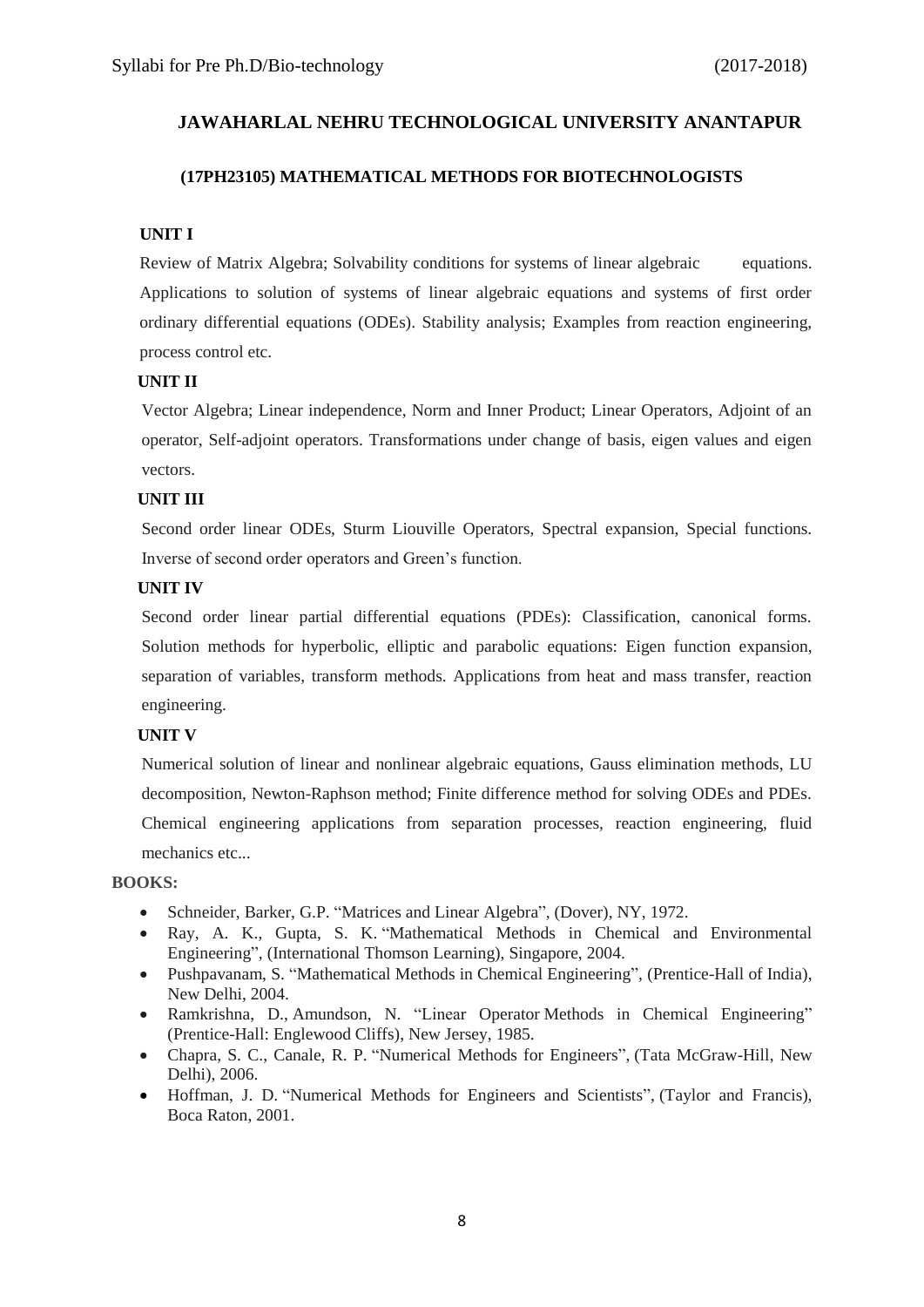#### **(17PH23201) BIOREACTOR DESIGN AND ANALYSIS**

#### **UNIT I**

Bio-reactor characteristics for industrial products. Microbial cultivation, plant cells cultivation, mammalian cells cultivation and recombinant cells cultivation.

#### **UNIT II**

Hydrodynamics in bioreactors: Types of Impeller, Mixing, power input, factors effecting viscosity of the broth. Ideal bioreactors: fed-batch reactors, enzyme-catalyzed reaction in CSTRs, CSTR reactors with recycle and wall growth, the ideal plug-flow tubular reactor. -Reactors with non-ideal mixing: mixing times in agitated tanks, residence time distribution, models for non-ideal reactors, mixing-bioreaction interactions.

#### **UNIT III**

Heat transfer in bioreactors: Sterilization and pasteurization. Heating/cooling requirement in bioreactors. Types of heat exchangers.

#### **UNIT IV**

Gas-liquid mass transfer in cellular systems: basic mass transfer concepts, rates of metabolic oxygen utilization. Determination of oxygen transfer rates: measurement of kLa' using gas-liquid reactions. Overall kLa estimates and power requirements for sparged and agitated vessels

Analogy between mass, heat and momentum transfer: role of diffusion in bio-processing, film theory, convective mass transfer, oxygen uptake in cell cultures, oxygen transfer in fermenters: measuring dissolved-oxygen concentration, estimating oxygen solubility, mass transfer correlation, measurement of kLa, oxygen transfer in large vessels

#### **UNIT V**

Multiphase bioreactors: conversion of heterogeneous substrates, packed-bed reactors, bubble-column bioreactors, fluidized-bed bioreactors, trickle-bed reactors. Scale up and stability analysis: Methods of scale-up studies. Stability analysis of reactors.

- Impre, J.F.M.V., Vanrolleghem, P.A. and Iserentant, D.M., "Advanced Instrumentation, Data Interpretation and Control of Biotechnological Processes", (Kluwer Academic Publishers), 2010.
- Mann, U., "Principles of Chemical Reactors Analysis & Design: New tools for Industrial Chemical Reactor Operations", (Willey–VCH), 2009.
- Mansi, E.M.T.EL., Bryce, C.F.A., Demain, A.L. and Allman, A.R., "Fermentation Microbiology and Biotechnology", (Taylor and Francis), 3<sup>rd</sup> edition, 2012.
- Towler, G. and Sinnott, R., "Chemical Engineering Design: Principles, Practice, Economics of Plant and Process Design", (Butterworth – Heinemann Ltd. Elsevier), 2<sup>nd</sup> edition, 2012.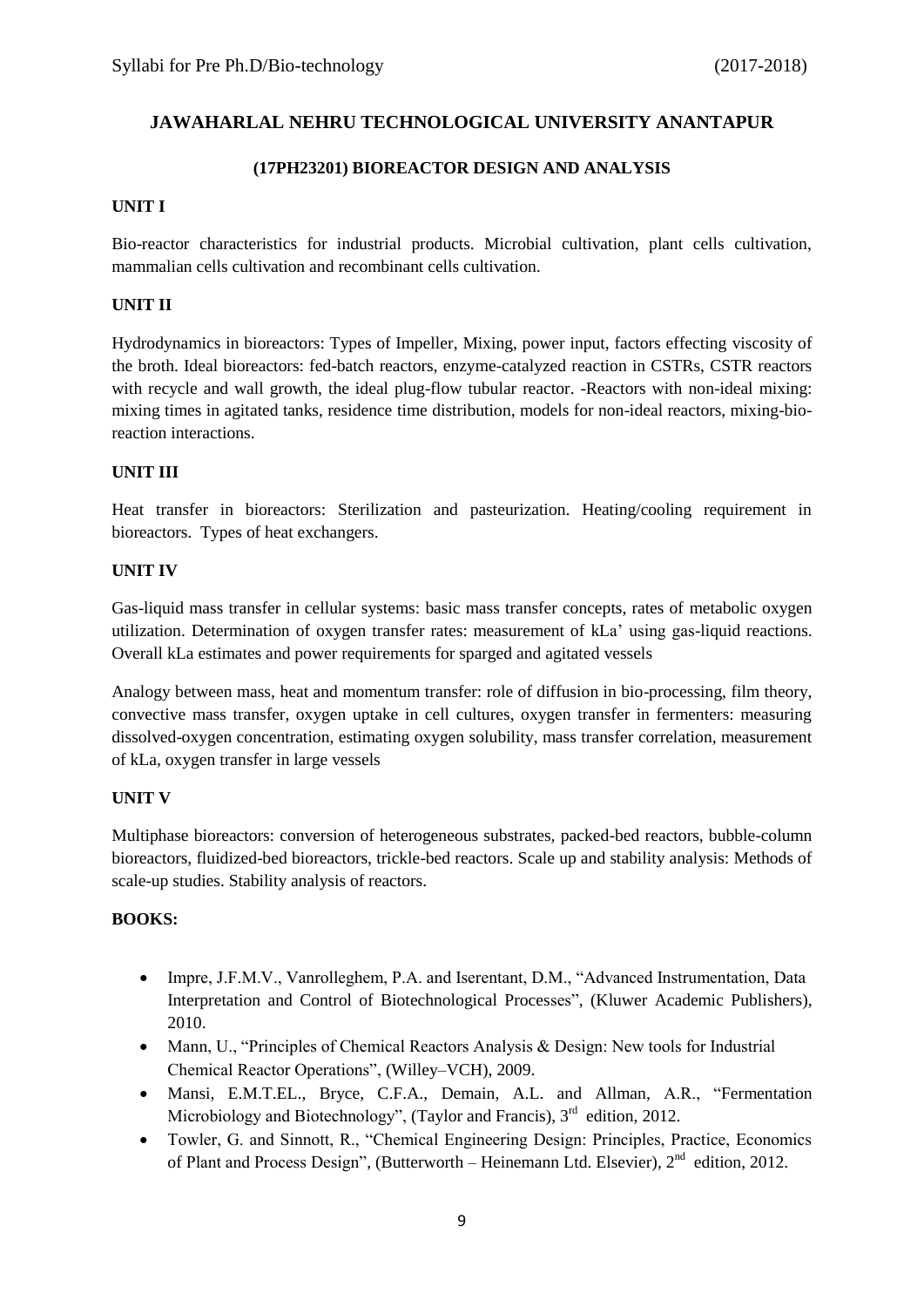#### **(17PH23202) DOWNSTREAM PROCESSING**

### **UNIT I**

### **INTRODUCTION TO BIOPRODUCTS:**

Regular characteristics of Biomolecules, Problems and requirements of bio-product purification. Economics of downstream processing in Biotechnology, cost-cutting strategies, characteristics of biological fluids.

### **UNIT II**

#### **CELL DISRUPTION METHODS**

Various cell disruption methods, need for cell disruption for intracellular products, cell disruption equipment. Applications in bio-processing.

#### **UNIT III**

#### **SOLID- LIQUID SEPARATION**

Centrifugation: Principles of centrifugation, centrifuge effect, various centrifuges viz; basket centrifuge, tabular centrifuge, disc-bowl centrifuge, scale –up of centrifuges. Extraction methods.

### **UNIT IV**

#### **CONCENTRATION OF PRODUCTS**

Membrane separation processes: Basic principles of membrane separation, membrane characteristics, different types of membranes, criteria for selection of membranes.

#### **UNIT V**

#### **CHROMATOGRAPHIC SEPARATION AND ELECTROPHORESIS METHODS**

Principles of chromatographic separation methods, different types of chromatographic methods, viz; adsorption chromatography, ion – exchange chromatography, gel chromatography, affinity chromatography etc. Applications in bio-processing. Principles of electrophoresis and electrophoresis mobility, Applications Drying**:** Various types of drying methods, Freeze drying technique and its advantages over other methods. Applications in bio-processing.

- Ir.J.Krijgsman , "Product Recovery in Bioprocess technology ", BIOTOL series, (Butterworth Heinemann), 2006
- Peter F Stan bury, Allan Whitaker and Stephen J Hall "Principles of fermentation technology", (Pergamon Publications),2007
- Murray Moo-Young, "Comprehensive Biotechnology", (Pergamon Publications), Vol  $2^{nd}$ edition, 2003
- Ronald & J.Lee, "Principles of Downstream processing", (Wiley Publications),  $2^{nd}$ edition,2007.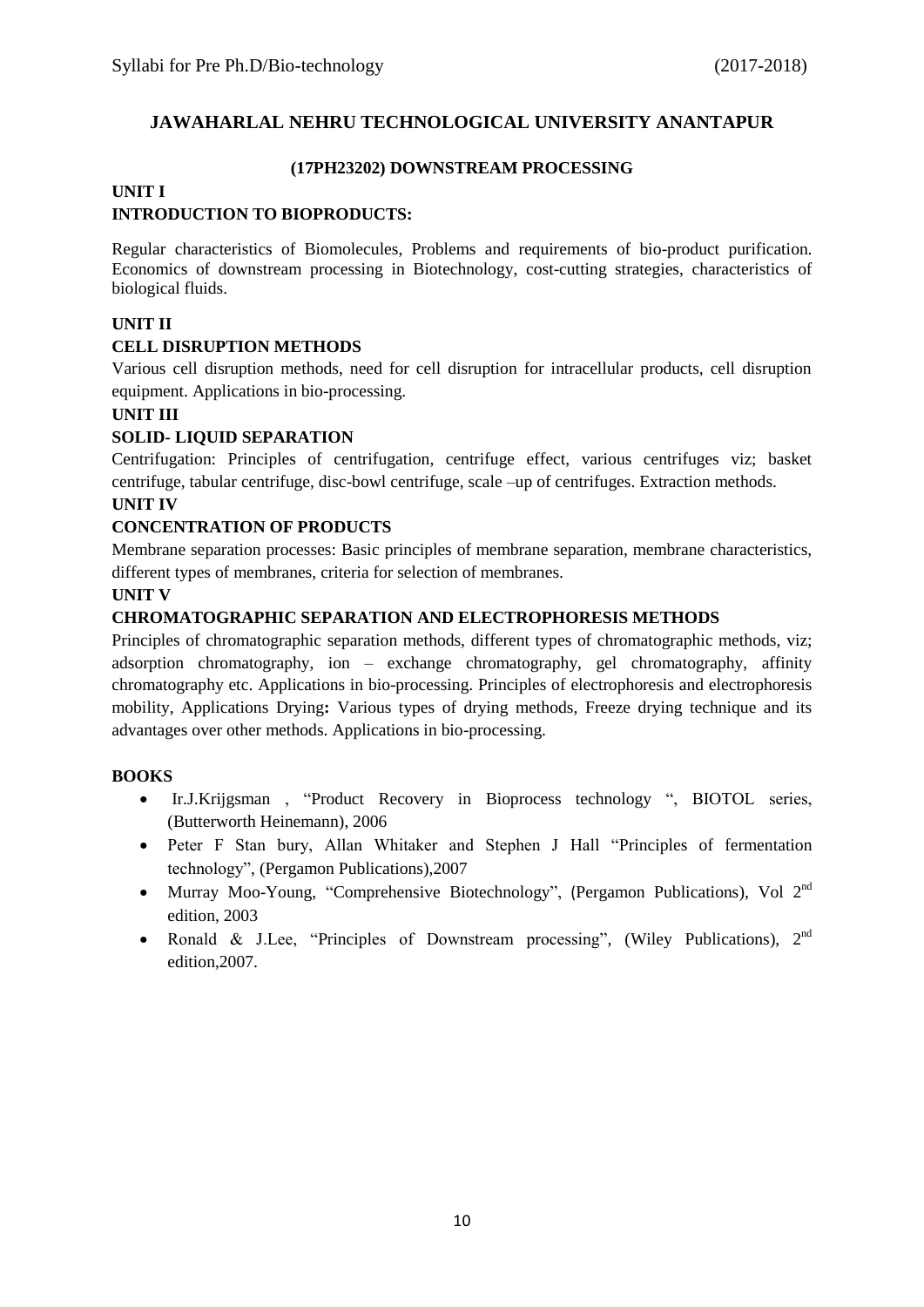### **UNIT - I**

### **(17PH23203) CANCER BIOLOGY**

Introduction, growth characteristics of cancers cells; Morphological and ultrastructural properties of cancer cells. Types of growth: hyperplasia, dysplasia, anaplasia and neoplasia. Nomenclature of neoplasms. Differences between benign and malignant tumors. Epidemiology of cancer.

### **UNIT - II**

Cancer biology and biochemistry – Aberrant metabolism during cancer development; Paraneoplastic syndromes; Tumor markers; cellular protooncogenes- oncogene activation. Growth factors – EGF, TNF and TGF and growth factor receptors. Signal transduction in cancer. Role of transcription factors.

### **UNIT - III**

Carcinogenesis – Radiation and chemical carcinogenesis. Stages in chemical carcinogenesis – Initiation, promotion and progression. Free radicals, antioxidants in cancer. Viral carcinogenesis – DNA and RNA viruses. Hormone-mediated carcinogenesis in humans.

### **UNIT - IV**

Cell cycle regulation – Tumour suppressor genes p53, p21, Rb, BRACA1 and BRACA2. Telomeres, Telomerase, and Immortality. Cell–cell interactions, cell adhesion, invasion and metastasis. VEGF signalling, angiogenesis. Epigenetics – Role of DNA methylation in gene silencing, epigenetic silencing of tumour-suppressor genes. Apoptosis in cancer – Cell death by apoptosis, role of caspases. Death signalling pathways – Mitochondrial and death receptor pathways.

### **UNIT - V**

Detection of cancers, Prediction of aggressiveness of cancer. Different forms of therapy – Chemotherapy, Radiation therapy and Immuno-therapy. Advantages and limitations. Resistance to chemotherapy and radiotherapy and the signalling mechanisms involved in this Process.

- King R.J.B., "Cancer Biology", (Addison Wesley Longmann Ltd), U.K., 1996.
- Ruddon.R.W, "Cancer Biology", (Oxford University Press), Oxford, 2007.
- Robert Allan Weinberg, "The Biology of Cancer", (Garland Science), Volume 2, 2007.
- C Athena Aktipis, Randolph M Nesse. "Evolutionary foundations for cancer biology". (Evol Appl. 6(1): 144–159), 2013 January.
- Sandra Demaria, Eli Pikarsky, Michael Karin, Lisa M. Coussens, Yen- Ching Chen,Emad M. El-Omar, Giorgio Trinchieri, Steven M. Dubinett,Jenny T. Mao, Eva Szabo, "Cancer and Inflammation: Promise for Biological Therapy",[\(US National](https://www.nlm.nih.gov/)  [Library of Medicine\)](https://www.nlm.nih.gov/), 1<sup>st</sup> May 2011.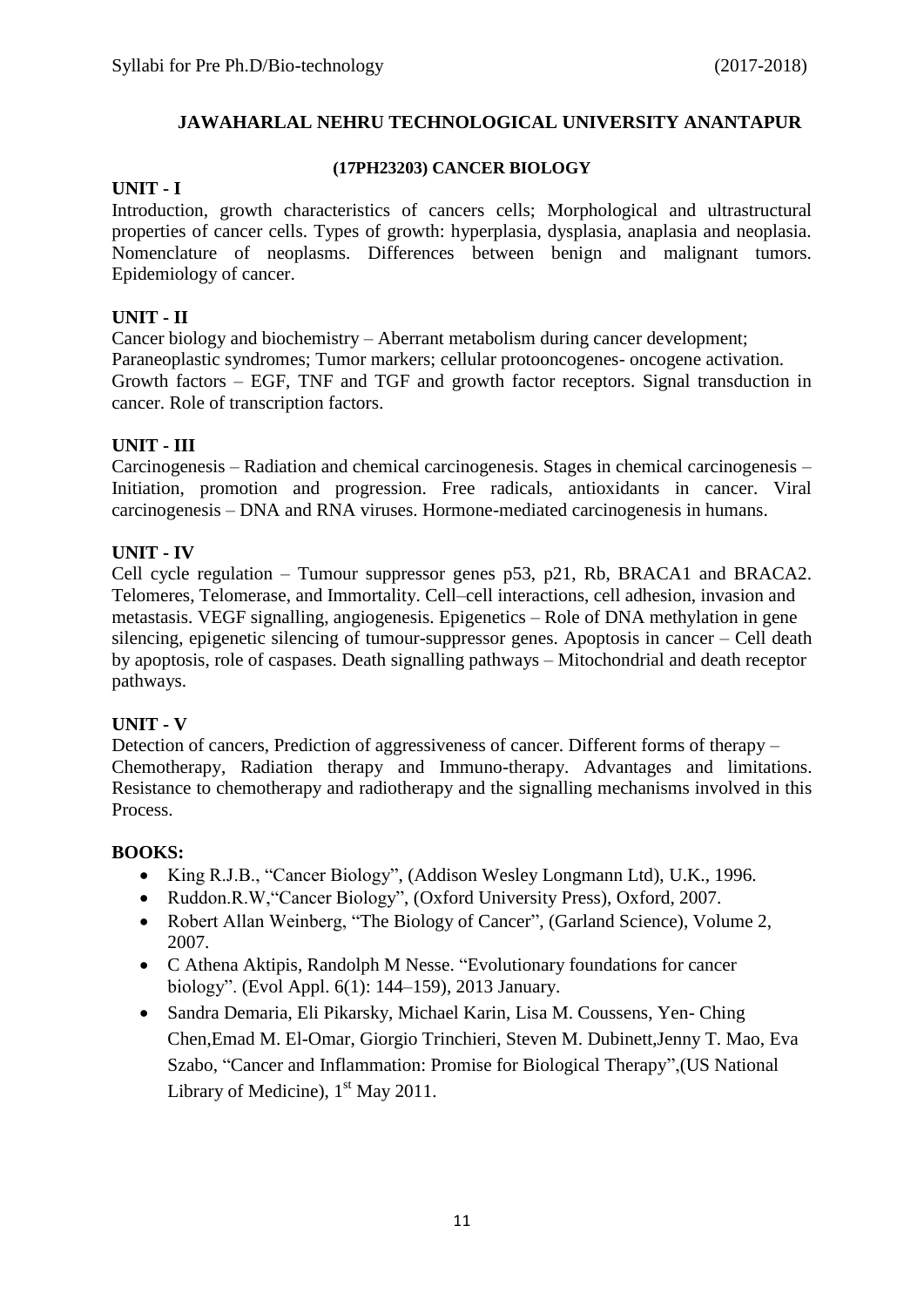### **(17PH23204) ANIMAL BIOTECHNOLOGY**

#### **UNIT - I**

#### **Biology of Cultured Cells:**

Historical background of animal cell culture – advantages of animal tissue culture – types of tissue cultures – cell adhesion – cell proliferation – differentiation - cell signaling –initiation of cell culture – evaluation of cell lines – cell banks.

#### **UNIT - II**

#### **Facilities for Animal Cell Culture:**

Equipments – culture vessels – minimal requirements of cell cultures – sterilization techniques – advantages & disadvantages of animal cell culture – biohazards – bioethics– validations.

#### **UNIT - III**

#### **Cultural Media:**

Physico-chemical properties of media – balanced salt solution – media constituents – selection of medium & serum – other supplements – serum free media – disadvantages of serum – advantages of serum free media – protein free media. **Cultured Cells:** Characterization of cultured cells – measurement of growth parameters of cultured cells– cell synchronization – senescence – apoptosis – types of primary cell culture – isolation of tissue – primary culture – cell lines – subculture – stem cell cultures. **Scale-up Cell Culture:** Cell quantification – equipment – types of culture process – scale-up in suspension – scale-up in monolayer – cell growth in scale-up – cell viability – cell cytotoxicity.

#### **UNIT** – **IV**

#### **Cloning & Selection:**

Transformation of cells – cell cloning – suspension cloning – Isolation of clones. **Transgenic Animals:** Transgenic mice and their applications – gene knockout – YAC in transgenesis – transgenesis in large animals – animal bioreactors – Dolly- a transgenic clone.

### **UNIT** – **V**

#### **Organ & Histotypic Cultures and Tissue Engineering:**

Organ cultures – techniques for organ cultures – Histotypic cultures – organotypic cultures – 2 dimentional cultures – tissue engineering – embryogenic stem cell engineering – human embryogenic stem cell.

- Freshney R.I. "Cultures of Animal cells: A manual of Basic Techniques and specialized applications", (John Wiley and Sons),  $6<sup>th</sup>$  edition, 2010.
- Glick, B.R. and Pasternack, J.J. and Pattern, C. "Molecular Biotechnology", (ASM Press), 4th Edition ,2003
- Lewin, B. "Genes VIII", (Pearson Prentice Hall), 2004
- Portner, R, Animal Cell Biotechnology, Methods and Protocol, (Humana Press), 2nd Edition, 2007.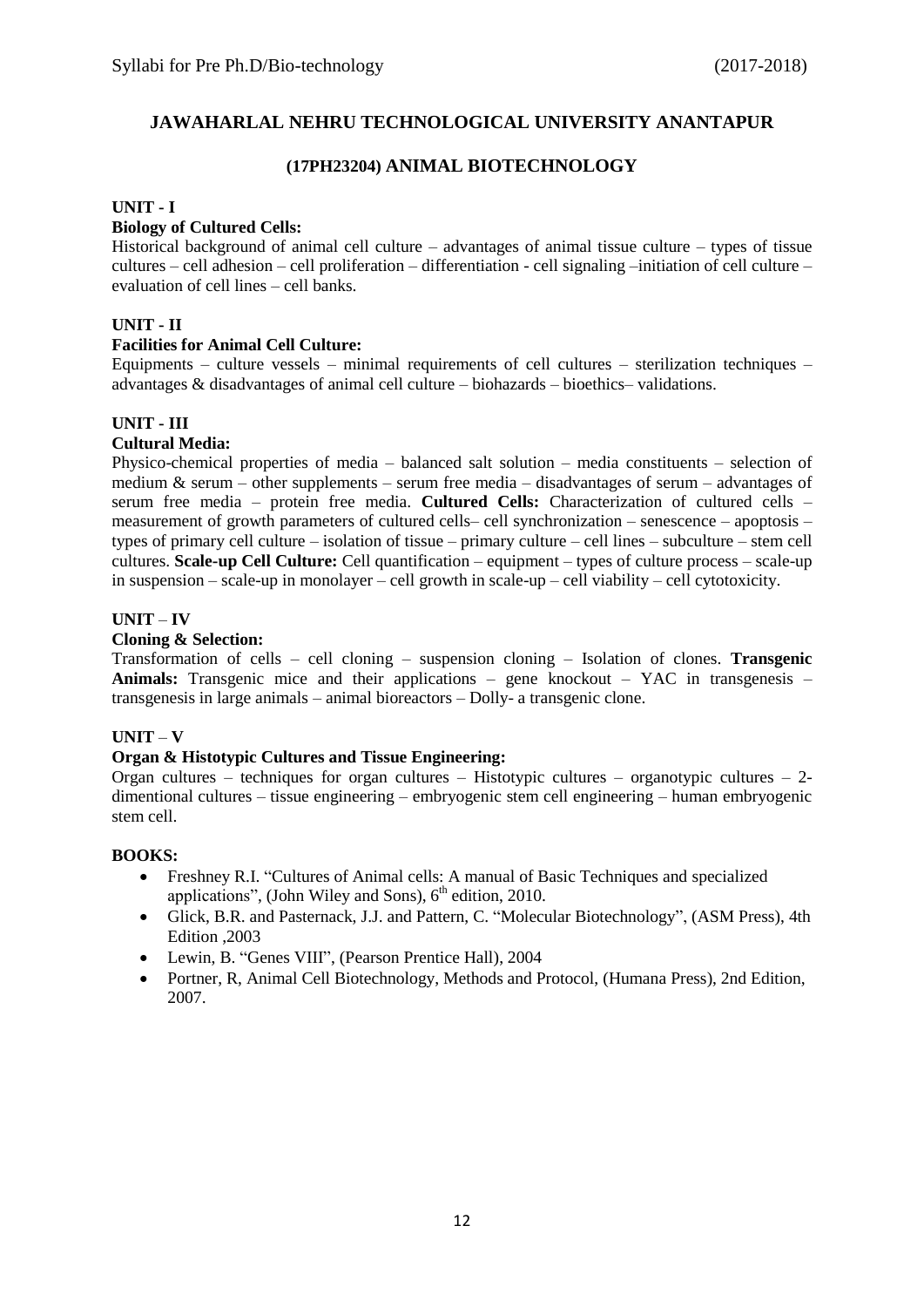### **(17PH23205) PLANT BIOTECHNOLOGY**

#### **UNIT - I**

#### **Conventional Plant Breeding:**

Introduction to cell and Tissue Culture - tissue culture as a technique to produce novel plants and hybrids - Tissue culture media (composition and preparation) - Initiation and maintenance of callus and suspension culture - single cell clones – Organogenesis -somatic embryogenesis - transfer and establishment of whole plants in soil - Shoot-tip culture - rapid colonal propagation and production of virus-free plants - Embryo culture and embryo rescue.

#### **UNIT - II**

#### **Hybridization:**

Protoplast isolation - culture and fusion - selection of hybrid cells and regeneration of hybrid plants symmetric and asymmetric hybrids – cybrids - Anther, pollen and ovary culture for production of haploid plants and homozygous lines – Cryopreservation – slow growth and DNA banking for germplasm conservation - Basic Techniques in rDNA Technology.

#### **UNIT** –**III**

#### **Plant Transformation Technology:**

Basis of tumor formation - hairy root - features of TI and RI plasmids - mechanisms of DNA transfer role of virulence genes - use of TI and RI as vectors - binary vectors – use of 35S and other promoters - genetic markers - use of reporter genes - reporter gene with introns - use of scaffold attachment regions - methods of nuclear transformation – viral vectors and their applications - multiple gene transfers - Vectors- less or direct DNA transfer - particle bombardment – electroporation – microinjection - transformation of monocots - Transgene stability and gene silencing.

#### **UNIT** – **IV**

#### **Applications of Plant Transformation for productivity & Performance:**

Herbicide resistance – phosphoinothricin – glyphosate - sufonyl urea – atrazine – insect resistance - Bt genes - Non-Bt like protease inhibitors - alpha amylase inhibitor – virus resistance - coat protein mediated - nucleocapsid gene - disease resistance – chitinase – 13

beta glucanase – RIP - antifungal proteins – thionins - PR proteins – nematode resistance - abiotic stress - post- harvest losses - long shelf life of fruits and flowers – use of ACC synthase polygalacturanase - ACC oxidase - male sterile lines - bar and barnase systems - carbohydrate composition and storage - ADP glucose pyrophosphatase.

#### **UNIT** – **V**

### **Metabolic Engineering & Industrial Products:**

Plant secondary metabolites - control mechanisms and manipulation of phenylpropanoid pathway shikimate pathway – alkaloids - industrial enzymes - biodegradable plastics – polyhydroxy butyrate therapeutic proteins - lysosomal enzymes – antibodies – edible vaccines - purification strategies oleosin partitioning technology. **Molecular Marker-aided Breeding:** RFLP maps - linkage analysis - RAPD markers – STS – microsatellites – SCAR (sequence characterized amplified regions) - SSCP (single strand conformational polymorphism) – AFLP - QTL - map based cloning - molecular marker assisted selection.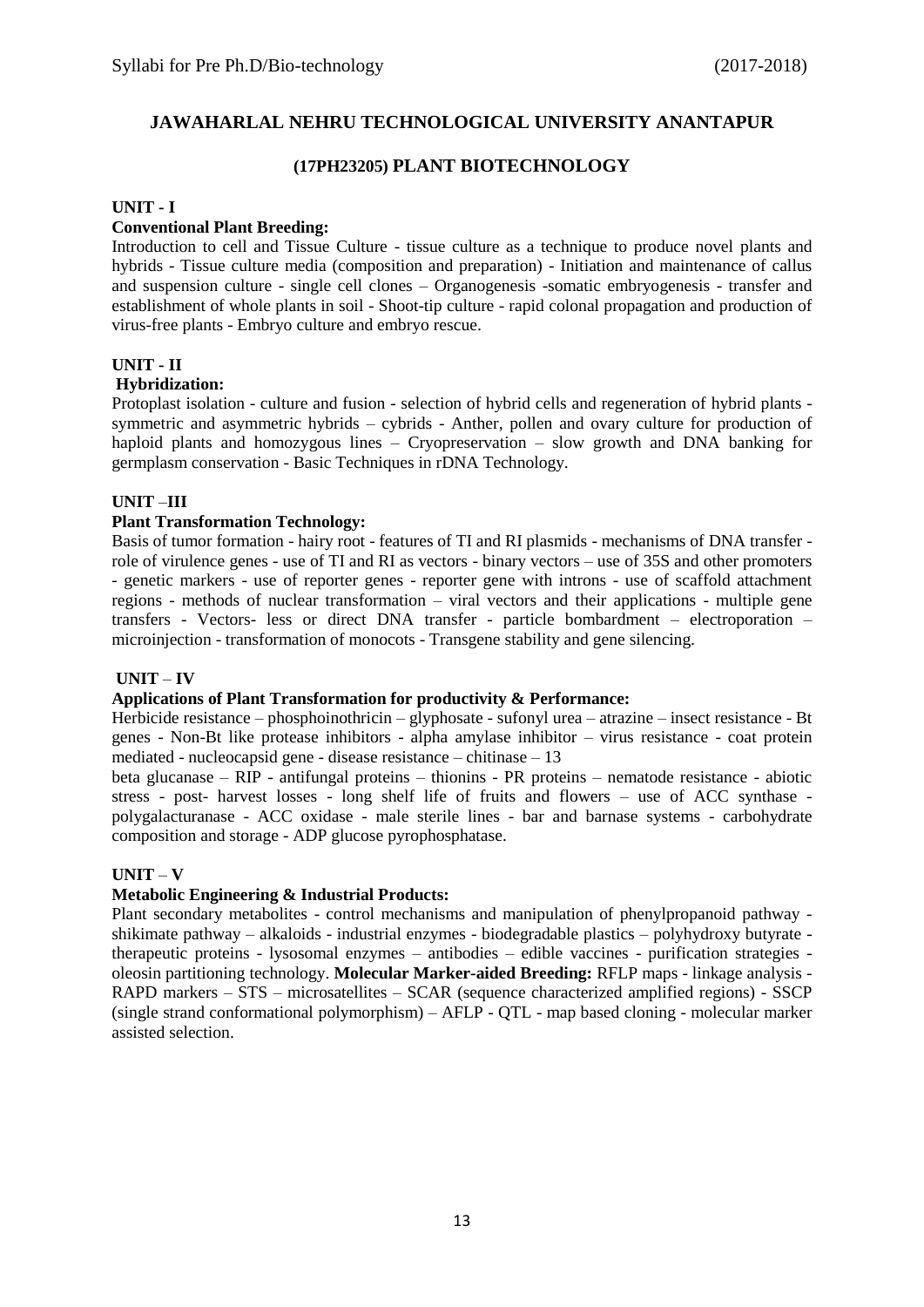- Adrian, Scott, Nigel W., Fowler, Mark R. "Plant Biotechnology: The Genetic Manipulation of Plants by Slater" Oxford University Press, 2<sup>nd</sup> edition, 2008
- Chawla, H.S, "Introduction to Plant Biotechnology", (Science Publishers),  $2<sup>nd</sup>$  edition, 2007
- Gamburg, O.L., and Philips G.C. "Plant Tissue & Organ Culture: Fundamental Methods", (Narosa Publishing House) ,2005
- Grierson D. and Covey, S.N. "Plant Molecular Biology", (Springer Netherlands) , 2<sup>nd</sup> edition, Blackie,1988
- Heldt, Hans-Walter, "Plant Biochemistry & Molecular Biology", (Oxford University Press), 1st edition ,1997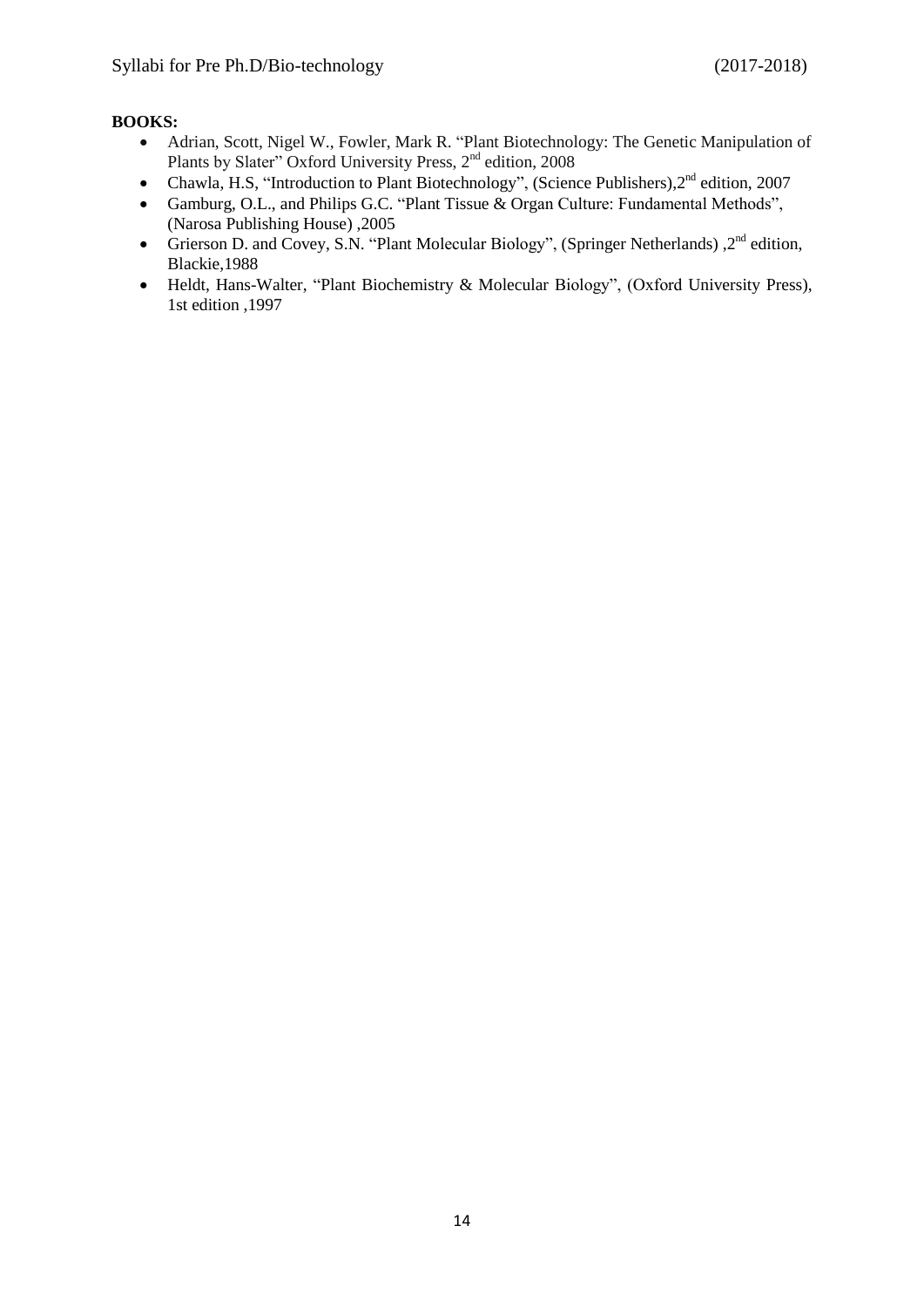### **(17PH23206) FOOD BIOTECHNOLOGY**

### **UNIT I**

## **PRESERVATION TECHNOLOGIES**

Role and significance of microorganisms in foods. Intrinsic and Extrinsic Parameters of Foods that affect microbial growth, Role of microorganisms in manufacture and spoilage of fermented products, Cereals, Pulses, Nuts and Oil seeds, Fruits and Fruit products, Vegetables and Vegetable Products, Fish and Meat products, Probiotics, prebiotics and synbiotics.

### **UNIT II**

## **PRODUCTION TECHNOLOGIES**

Mechanism of enzyme functions and reactions in process techniques: Enzyme in bakery and cereal products, Enzymes in fat/oil industries, Cold active enzymes in Food processing, Starch and sugar conversion process or baking by amylases, cheese making by proteases, Utilization of food waste for production of valuables: whey, molasses, starch substances and other food wastes for bioconversion to useful products.

### **UNIT III**

### **TECHNOLOGIES FOR IMPROVED PROCESSES**

Technologies used for microbial production of food ingredients, production of carotenoids by gene combination, microbial biotechnology of natural food flavor and color production and polysaccharides in foods, Biotechnology of non-nutritive sweeteners, Biotechnological approach to improve nutritional quality and shelf life of fruits and vegetables, Biotechnological approaches (enzymes/ proteins & effective processing parameters) towards reducing / modifying anti-nutritional factors in foods and food ingredients, Anti-nutritional factors in cereals and legumes.

#### **UNIT IV**

### **APPLICATIONS OF BIOTECHNOLOGY IN TESTING**

Testing Application of microbial molecular techniques to food system, Impact of biotechnology on microbial testing of food, current/traditional methodology and new approaches -use of gene probes, RDT, Bioluminescence.

#### **UNIT V**

### **QUALITY AND SAFETY ASPECTS OF FOODS DERIVED FROM BIOTECHNOLOGY**

Safety and applicability of modified foods and food ingredients, Safety evaluation of genetically engineered enzyme/novel food products, International Aspects of the quality and safety assessment of foods derived by modern biotechnology.

- Angold, Beech and Taggart, Food Biotechnology,  $1<sup>st</sup>$  edition, Cambridge University Press New York, 1989.
- Kalidas.S., Gopinadhan.P., Anthony P., RobertE.L, "Food Biotechnology", 2<sup>nd</sup> edition, (CRC Press),2006.
- Roger, A., Gordon, B. and John, T. "Food Biotechnology", (Cambridge University) Press, 1<sup>st</sup> edition, New York, 1989.
- W.C. Frazier, "Food Microbiology", (McGraw Hill Book Company),2nd edition,1968.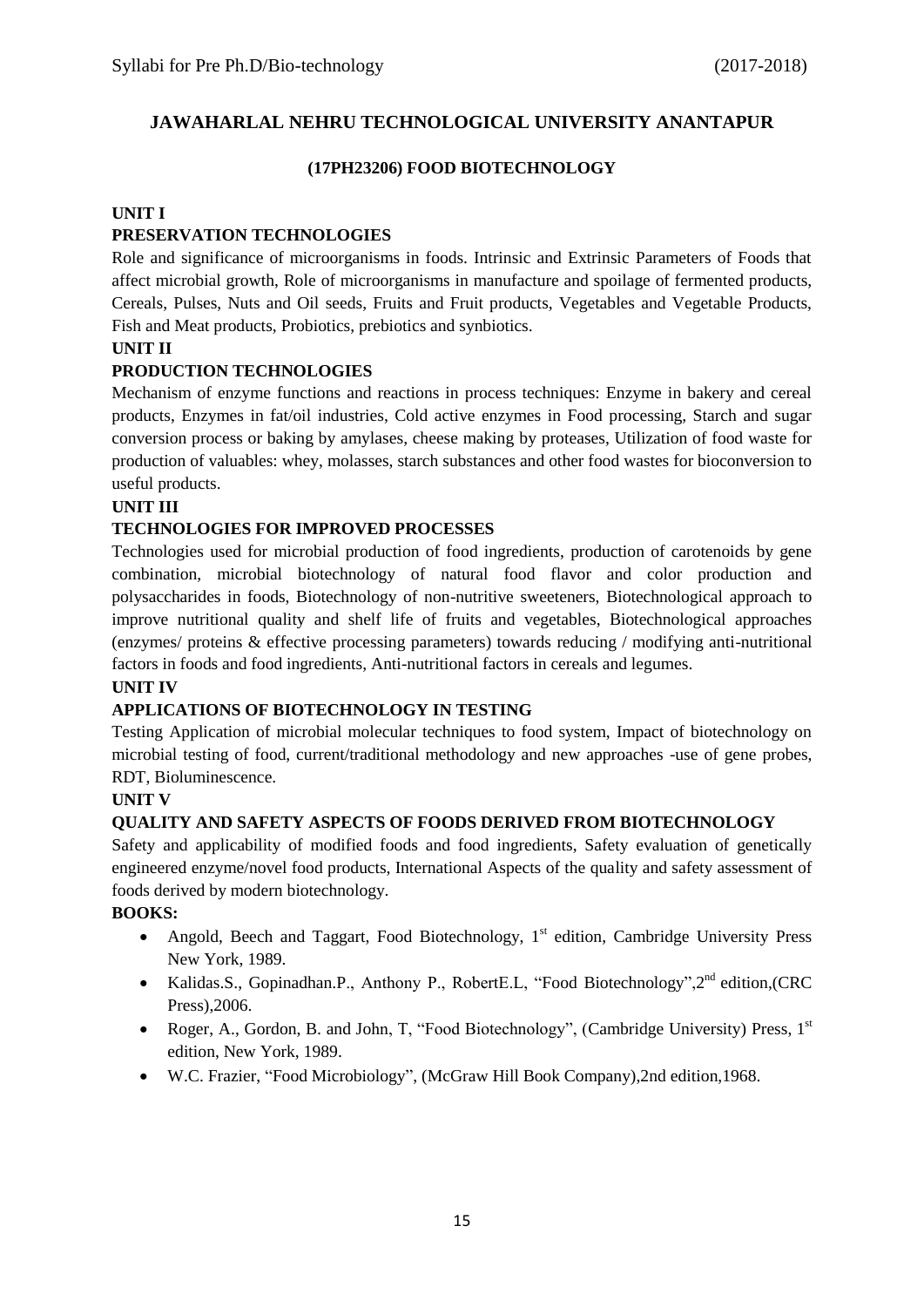#### **(17PH23207) METABOLIC ENGINEERING**

### **UNIT I INTRODUCTION**

Basic concepts of Metabolic Engineering, Overview of cellular metabolism, Different models for cellular reactions, induction, Jacob Monod model and its regulation, Differential regulation by enzymes, Feedback regulation, Feedback repression, Catabolite Repression, optimization and control of metabolic activities. metabolic pathway manipulations to improve fermentation, The modification of existing or the introduction of entirely new metabolic pathways.

### **UNIT II**

### **PRIMARY METABOLITES**

Amino acid synthesis pathways and its regulation at enzyme level and whole cell level, Alteration of feedback regulation, Limiting accumulation of end products. Engineering for L-Lysine Production by *Corynebacteriumglutamicum* Metabolic Engineering of Pentose pathway for Ethanol Production.

### **UNIT III**

### **SECONDARY METABOLITES**

Regulation of secondary metabolite pathways, precursor effects, prophase, idiophase relationship, Catabolite regulation by passing control of secondary metabolism, producers of secondary metabolites.

#### **UNIT IV**

### **MATERIAL BALANCES AND DATA CONSISTENCY**

Material Balances and Data Consistency: Comprehensive models of cellular reactions; stoichiometry of cellular reactions, reaction rates, dynamic mass balances, yield coefficients and linear rate equations, analysis of over determined systems, identification of gross measurement errors

#### **UNIT V**

### **METABOLIC FLUX**

Metabolic Flux Analysis: Theory and applications - metabolic flux analysis of citric acid fermentation, Experimental determination method of flux distribution, optimization and control of metabolic flux, Integrating Methodologies of Molecular Breeding and bioprocess systems engineering, Fundamentals of Metabolic control analysis: Control coefficients and the Summation Theorems, Elasticity Coefficients and the Connectivity Theorems, Generalization of MCA Theorems.

- Wang.D.I.C Cooney C.L., Demain A.L., Dunnil.P. Humphrey A.E. Lilly M.D., Fermentation and Enzyme Technology,  $1<sup>st</sup>$  edition John Wiley and sons 2000.
- Stanbury P.F., and Whitaker A., Principles of Fermentation Technology,  $2^{nd}$ edition,Butterworth-heinemann, 2003.
- Yu Matsuoka and Kazuyuki Shimizu 13C-Metabolic Flux Analysis and Metabolic Regulation, Chemical Biology,  $1<sup>st</sup>$  Ed, Woodhead Publishing 2013.
- David T. Dennis, David B. Layzell, Daniel D. Lefebvre, David H. Turpin, Plant Metabolism 2<sup>nd</sup> edition Prentice Hall College.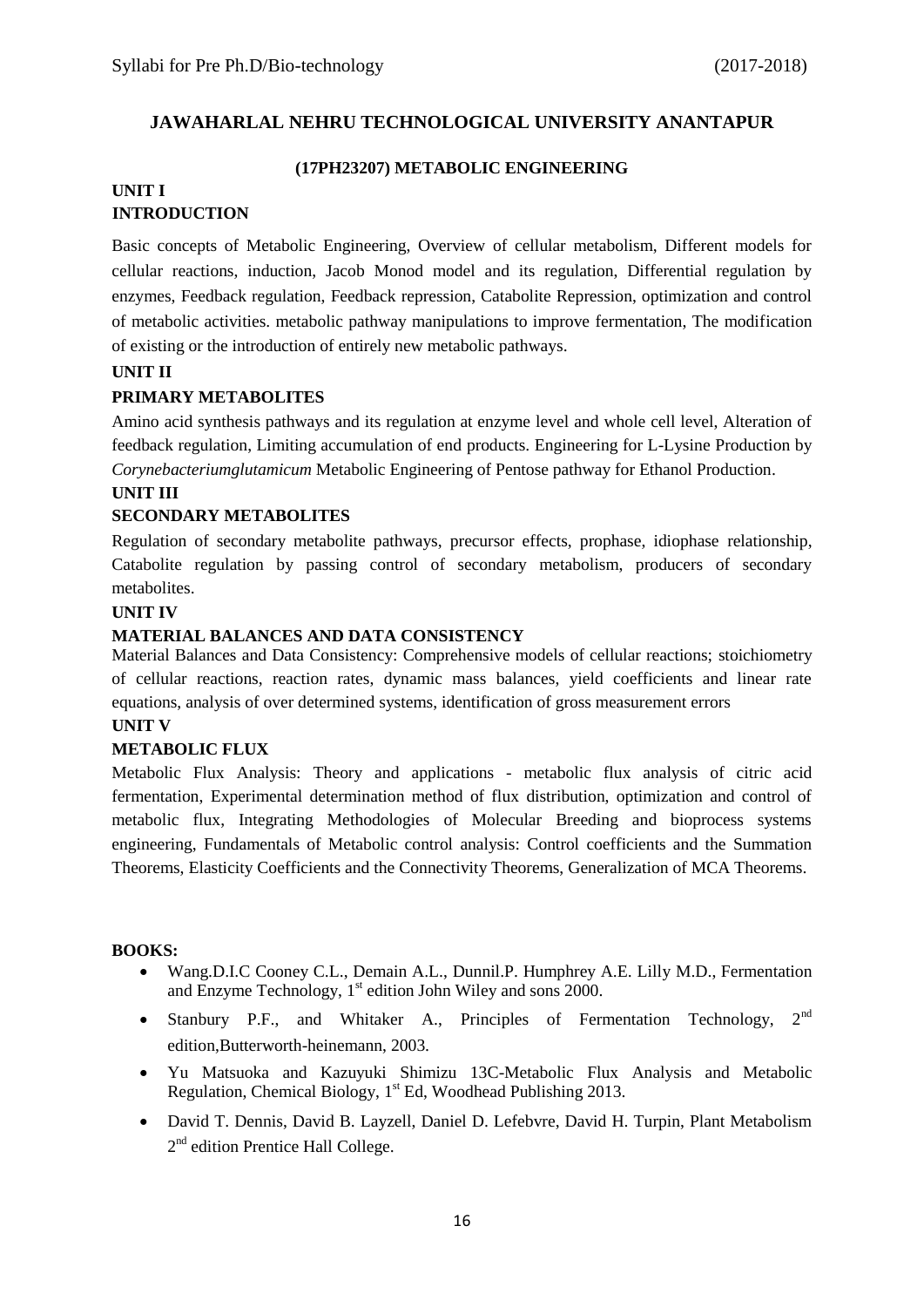#### **(17PH23208) PHYTOCHEMISTRY**

#### **UNIT - I HERBAL DRUGS**

Phytochemicals and their classification–Phytochemical screening –Physiochemical tests –– Macroscopic and microscopic techniques –Traditional plant and Herbal remedies — Herbal drugs WHO guidelines–Standardization of Herbal Drugs Derivatives with Special Reference to Brazilian Regulations.

#### **UNIT - II**

#### **PHYTOCOMPOUNDS**

Plant extract used to Bacterial, Fungal and Parasitic infection – Biological and Toxicology Properties of plant extract –Anti-MRSA and Anti-VRE activities of Phytoalexins and Phytoncides–Anti microbial and targeted screening of Plant extract – Plant derived compound against drug resistant microorganisms –Antioxidant and antitumor Plant metabolites (fruits and vegetables)– Bioactive compounds as food.

### **UNIT - III**

#### **PHYTOMEDICINE**

Medicinal Plants for Development of Phytomedicine and Use in Primary Health Care– Immunostimulants and adaptogen from Plants –Polyphenols for Atherosclerosis and Ischemic Heart disease – Cancer Chemo preventive agents –Lipid oxidation nitrogen Radicals– Phytochemicals in oilseeds – Flavonoids in Cardiovascular disease – Bioengineering and Breeding approaches in improving phytochemical content of plants.

#### **UNIT - IV**

### **SEPARATION TECHNIQUES AND STRUCTURE ELUCIDATION**

Thin layer chromatography– HPTLC– Column chromatography – GC-MS – LC-MS –HPLC – Partition chromatography – Gas chromatography –  $FT-IR - UV- NMR (1D&2D) - X-ray$ diffraction – QSAR and Molecular Modeling.

## **UNIT - V**

#### **SECONDARY METABOLITES**

Secondary metabolite production through cell culture system–Hairy root induction–Methods of gene transfer–Chemical methods– PEG – dextran–Physical method– Electroporation–Microinjection– Lipofection delivery for herbal therapeutics–Quality Control –Germplasm Improvement.

- Ahamed, I., Aqil, F. and Owais, M., "Modern Phytomedicine: Turning medicinal Plants into Drugs", (WILEY VCH, Verlag GmbH & Co), 2006.
- Arnason, J.T., Arnason, J.E. and Arnason, J.T., "Phyto chemistry of Medicinal Plants", (Kluwer Academic Publishers), 1995.
- Bidlack, W.R., Omaye, S.T., Meskin, M.S. and Topham, D.K.W.," Phytochemicals as Bioactive Agents", (CRC Press), 1<sup>st</sup> edition, 2000.
- Meskin, M.S., Bidlack, W.R., Davies, A.J. and Omaye, S.T., "Phytochemicals in Nutrition and Health", (CRC Press), 2002. Rasooli, I, "Bioactive compounds in Phytomedicine", (Intech Open access Publishers), 1st Edition, 2011.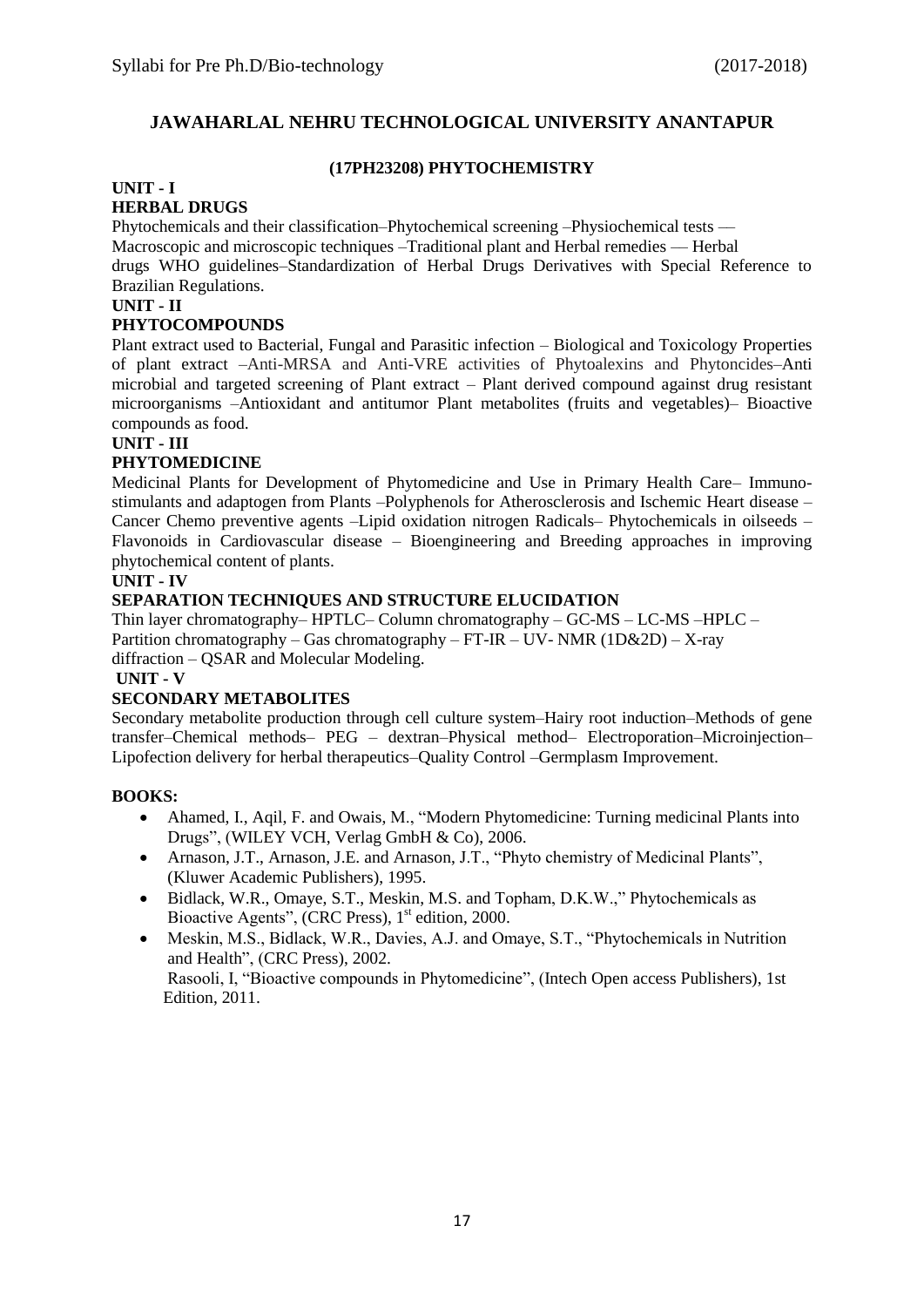#### **UNIT I**

### **(17PH23209) NANOBIOTECHNOLOGY**

#### **Nanomaterial in biotechnology** -Nanoparticles, quantum dots, nanotubes and nanowires etc.

Development of nanobiotechnology – timelines and progress, overview. Synthesis, characterization, and properties of smart nanomaterials, Nanocarriers (e.g. liposomes, polymer capsules, polymer nanoparticles, porous materials, nanogels, dendrimers, micro emulsions, inorganic nanoparticles, carbon nanotubes, lipoproteins, solid lipid nanoparticles) for drug delivery applications. Biological nanoparticles production - plants and microbial.

#### **UNIT II**

**Properties and Characterizations**: Optical (UV-Vis/Fluorescence) –X-ray diffraction –

Imaging and size (Electron microscopy, light scattering, Zeta potential)- Surface and composition (ECSA (Electro chemical surface area), EDAX, AFM/STM etc.) – Vibrational (FTIR and RAMAN), SERS (Surface-Enhanced Raman Spectroscopy), Magnetic, Electrical and Electrochemical.

#### **UNIT III**

**Biosensors**: different classes-molecular recognition elements, transducing elements. Applications of molecular recognition elements in Nano sensing of different analytes. Application of various transducing elements as part of Nano biosensors. Miniaturized devices in Nano biotechnology - types and applications, Bio MEMS, lab on a chip concept.

#### **UNIT IV**

**Nano biotechnological applications in health and disease** - infectious and chronic. Nano biotechnological applications in Environment and food - detection and mitigation.

**Nanomedicine**: Introduction to nanomedicine- Overview of nanotechnology from medical perceptive, different types of Nano biomaterials and their biomedical applications, and cell nanostructure interactions.

#### **UNIT V**

**Nano nephrology, Nano neurology and molecular imaging** -Drug delivery (modes and example applications), Nanomedicine and cancer (diagnostic and imaging), Regenerative medicine, including tissue engineering, cell and gene therapy, DNA-based nanostructures, Cellular nanomachines. Nanomaterials and Toxicity Evaluation: Cyto-toxicity, Geno-toxicity In vivo tests/assays etc. Assessing nanotoxicity at the single cell level, encoding information into nanomedical systems. Other emerging ethical issues in Nanobiotechnology and Nanomedicine.

- Gazit, E., and Mitraki, A., "Plenty of Room for Biology at the Bottom: An Introduction to Bio Nanotechnology", (Imperial College Press), 2013.
- Goodsell, D.S., "Bio Nanotechnology", (John Wiley and Sons), 2004.
- Jesus M. de la Fuente and Grazu, V., "Nanobiotechnology: Inorganic Nanoparticles Vs Organic Nanoparticles", (Elsevier), 2012.
- Niemeyer, C.M. and Mirkin, C.A., "Nanobiotechnology: Concepts, Applications and Perspectives", (Wiley- VCH), 2006.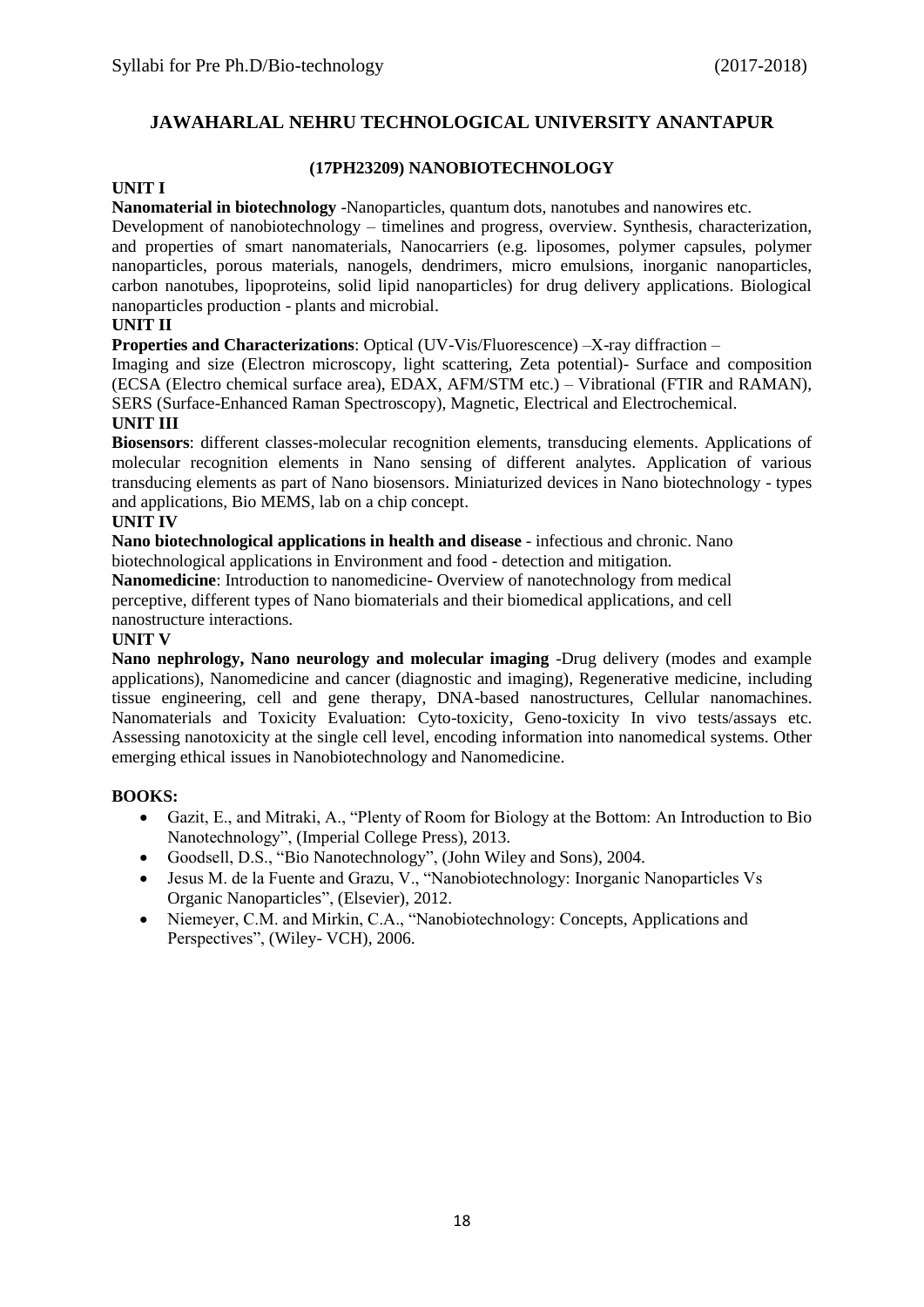#### **(17PH23210) BIOINFORMATICS AND COMPUTATIONAL MOLECULAR BIOLOGY**

#### **UNIT I**

### **Introduction to Bioinformatics**

Scope of Bioinformatics, Introduction to Homology (with special mention to Charles Darwin, Sir Richard Owen, Willie Henning, Alfred Russel Wallace). DNA mapping and sequencing, Map alignment, Large scale sequencing methods Shotgun and Sanger method.

#### **UNIT II**

#### **Sequencing Alignment and Dynamic Programming**

Heuristic Alignment algorithms. Global sequence alignments-Neddleman-Wunsch Algorithm Smith-Waterman Algorithm-Local sequence alignments (Amino acid substitution Matrices (PAM, BLOSUM). **Evolutionary Trees and Phylogeny** Multiple sequence alignment and phylogenetic analysis. CLUSTAL, W. Basic concepts in systematics, Molecular evolution, Definition and description of Phylogenetic trees and types of trees Dendrograms and its interpretation.

#### **UNIT III**

#### **Biological Database**

Introduction to Biological databases, Organization and management of databases. Searching and retrieval of information from the World Wide Web. Structure databases - PDB (Protein Data Bank), Molecular Modeling Databases (MMDB). Primary Databases NCBL, EMBL, DDBJ. Introduction to Secondary Databases Organization and management of databases Swissprot, PIR, KEGG. Introduction to Biochemical databases-organization and Management of databases. KEGG, EXGESCY, BRENDA, WIT.

#### **UNIT IV**

#### **Introduction to Computational Molecular Biology**

Introduction to active areas of research in Computational Molecular Biology, Functional Genomics, Comparative Genomics, Dynamic Programming, Graphical representation of biochemical systems, S-systems equations, steady state analysis, Model refinements.

### **UNIT V**

#### **Genomics**

DNA Sequence assembly and gene identification. Homology based gene prediction. SNPs and applications. Methods of studying gene expression, EST approach, Basics of Micro array **Proteomics :** Introduction to proteins. Protein identification, structure and function determination. Structure comparison methods. Prediction of secondary structure from sequence. Protein homology modeling, Protein threading. Protein ab initio structure prediction. Protein design emphasis on structural Bioinformatics. **Drug Design** Drug discovery cycle, Role of Bioinformatics in Drug discovery.

- Hooman H. Rashidi and Lukas K.Buehler , "Bioinformatics Basics. Applications in Biological Science and Medicine", (CAC Press), 2000.
- Dan Gusfield, "Algorithms on Strings Trees and Sequences", (Cambridge University Press) ,1997.
- David W Mount, "Bioinformatics Sequence and genome analysis", (CSHL Press), 2004.
- Moody P C E and A J Wilkinson, "Protein Engineering", (IRL Press),1990.
- Creighton T E, Proteins. Freeman W H. "Journal Bioinformatics", (Oxford University),  $2^{nd}$ edition ,1993.
- Brandon D Tooze, P. Baldi. S. Brunak, "Proteomics Bioinformatics: A Machine Learning Approach", (MIT Press), 1988.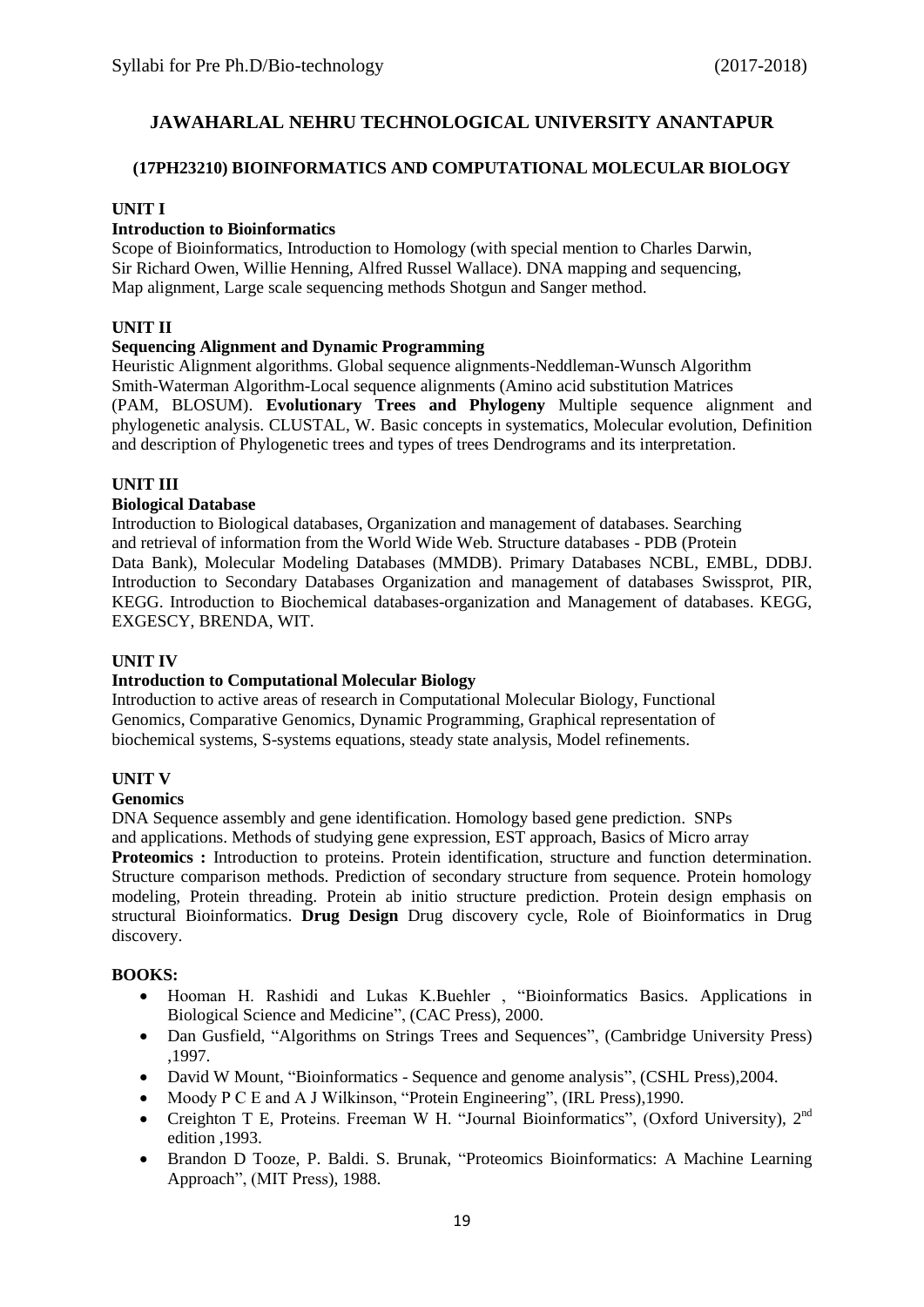## **(17PH23211) ENVIRONMENTAL BIOTECHNOLOGY AND BIOSAFETY**

### **UNIT I**

**Environmental Pollution microbial diversity:** Atmosphere – hydrosphere – lithosphere – biosphere – source of pollutions – nature of pollutants – pollution monitoring & measurements – ecosystem – global environmental problems. Structural & Functional dynamics of Microbial life: Microbial diversity – microbial activity  $\&$  growth – microbial community profiling – molecular basis of microbial community profiling – limitations of genetic fingerprinting techniques – biosensors – bioreporter - microchips – microscopy in environmental applications.

#### **UNIT II**

**Air & Water Pollution:** Indoor air pollution control – out door air pollution control – particulate emission control – control of gaseous emissions – control of pollutants from vehicles – primary water treatment – secondary water treatment – alternative water treatment – management of solid waste – treatment of disposal of non-hazardous solid waste – medical solid waste management – processing  $\&$ disposal of medical wastes – hazardous waste treatment process – soil pollution – soil erosion – soil conservation – potential emergency control methods.

#### **UNIT III**

**Lignocellulose Degradation:** Microorganisms of lignocellulose degradation – degradation of lignocellulose – modular structure of celluloses & xylanases – directed evaluation of enzyme catalysts – prospects of bioconversions – Bio-utilization of effluent – prospects of genetic engineering in bioconversion. Degradation of Xenobiotic Compounds**:** Xenobiotic compounds in environment persistent compounds – chemical properties of influencing biodegradability – microorganisms for biodegradation mechanism – genetics  $\&$  evaluation for biodegradation – characteristics of aerobic microorganisms for degradation of organic pollutants.

#### **UNIT IV**

**Bio absorption of metals & Bioremediation:** Microorganisms & metal absorption – mechanisms of bacterial metal resistance – factors effecting bio absorption – bioreactors – phytoremediation – mechanisms of bio absorption & bioaccumulation in specific metals – bioremediation by microorganisms –bioremediation technologies – measuring bioremediation in the field – efficiency of bioremediation.

#### **UNIT V**

Biosafety Introduction; Historical Back ground; Introduction to Biological Safety Cabinets; Primary Containment for Biohazards; Biosafety Levels; Biosafety Levels of Specific Microorganisms; Recommended Biosafety Levels for Infectious Agents and Infected Animals; Biosafety guidelines - Government of India; Definition of GMOs & LMOs; Roles of Institutional Biosafety Committee, RCGM, GEAC etc. for GMO applications in food and agriculture; Environmental release of GMOs; Risk Analysis; Risk Assessment; Risk management and communication; Overview of National Regulations and relevant International Agreements including Cartagena Protocol.

- U. Satyanarayana, "Biotechnology", (Books and Allied (P) Ltd), Kolkata, 2011.
- Indu Shekhar Thakur, "Environmental Biotechnology"*,* (IK International Pvt. Ltd.),2011.
- A.K. De, "Environmental Chemistry", (Wiley Eastern Ltd),2011.
- D. Allsopp and K.J. Seal. ELBS/Edward Arnold, "Introduction to Biodeterioration", (Wiley Eastern Ltd),1986
- V. Sree Krishna "Bioethics & Biosafety in Biotechnology", (New age International(P) Ltd), 2007.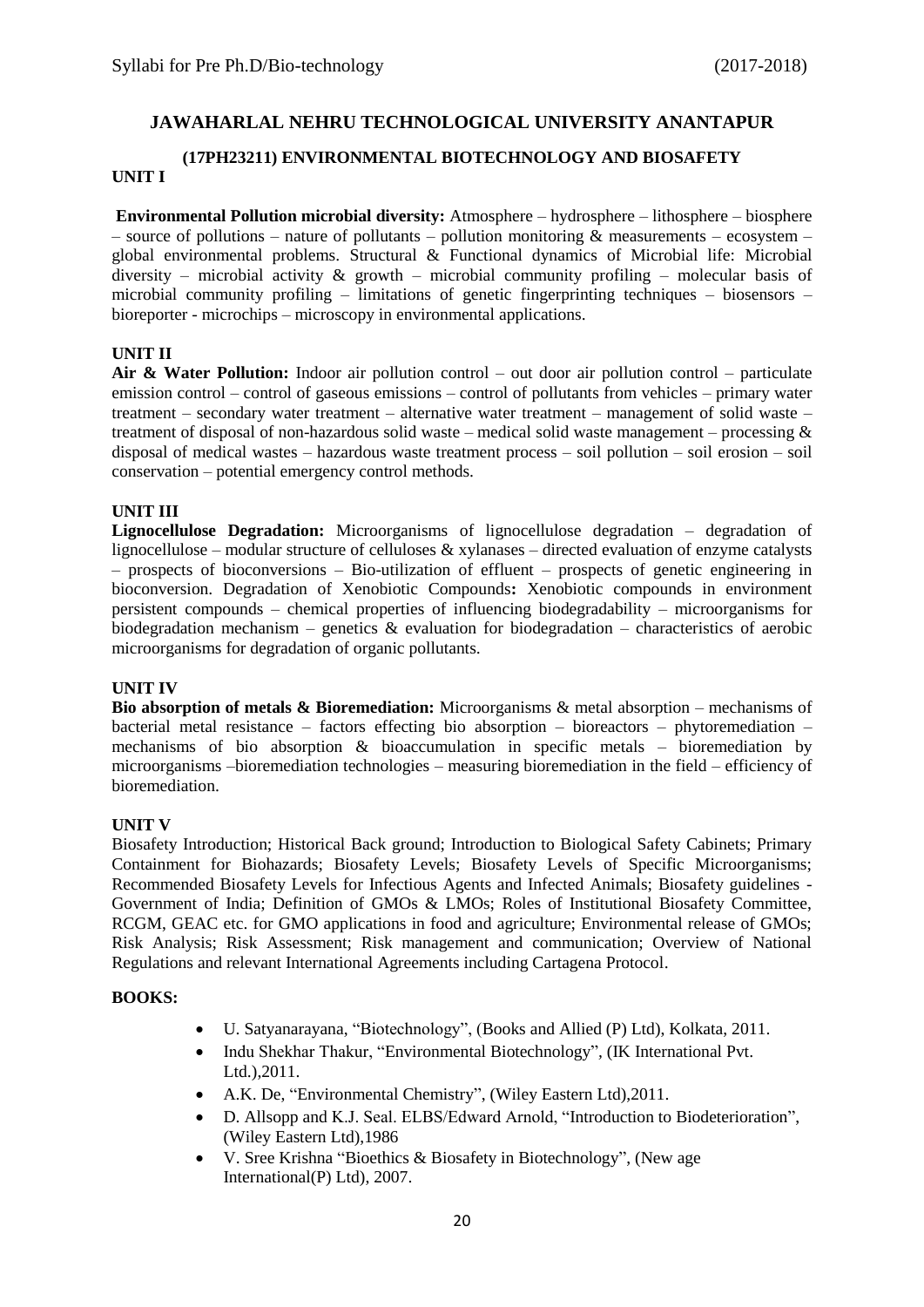#### **(17PH23212) PHARMACEUTICAL BIOTECHNOLOGY**

#### **UNIT I**

**Introduction to Pharmaceutical Biotechnology:** Introduction to pharmaceutical biotechnology, pharmacokinetic and pharmacodynamic concepts, current research trends, new advances and approved biologicals for pharmaceutical use and manufacturing principles. Quality assurance and control; Concept of GMP, GLP. Nutraceuticals: Antioxidants, flavonoids, carotenoids, cholesterol lowering chemicals, nutritional importance and their functions

### **UNIT II**

**Therapeutics based on biotechnology:** Hematopoietic growth factor and coagulation factors, interferons and cytokines; Preparation and standardization of hormones-thyroid, insulin and growth hormones; Enzymes-Enzymatic therapy and monographs; antibiotics and their derivatives-penicillin, streptomycin, tetracycline, cephalosporins, macrolides, peptide antibiotics (any two); vaccines -BCG, DPT, Poliomyelitis, Typhus, toxoids-diphtheria and tetanus; antitoxins-diphtheria and gas gangrene( any two); others-whole human blood, dried human plasma, gamma globulins, clinical dextran and absorbable haemostats, uses, and storage.

#### **UNIT III**

#### **DRUG METABOLISM**

Biotransformation of drugs – Microsomal and non-microsomal mechanisms and the enzymes involved. Mode of excretion – Biliary/ fecal excretion, Factors affecting drug metabolism. Drug metabolism in fetus and new born. Models to study drug metabolism, Dose effect relationships, Adverse drug reactions – Toxic reactions, Allergic reactions, Idiosyncrasy, Acute poisoning and treatment.

#### **UNIT IV**

#### **QSAR AND DRUG DESIGN**

Drug Action – physicochemical properties and stereochemistry of compound. Isosterism and bio isosterism – metabolite, antagonist and structural variations. Methods for variation – Fibonacci search, Topliss tree, Craigsplot, Simplex methods, and Cluster analysis. Hansch's Liner method, Free and Wilson methods, mixed approached principal component analysis. **COMPUTER ASSISTED COMBINATORIAL DESIGN** Combinatorial chemistry – Introduction, Principles, methodology, purification and analytical tools in solid phase synthesis with case studies. Compound library, interactive graphics program – with examples.

#### **UNIT V**

#### **NEW DRUG REGULATION AND DDS**

Rational drug design – phases of preclinical and clinical trials. Role of regulatory authorities. Drug delivery system – Basic concepts and Novel advances. Cell specific drug delivery, Brain specific drug targeting strategies and Pulmonary delivery systems.

- N. Evers and D. Caldwell, "Chemistry of Synthetic Drugs", (Ernest Benn Ltd), London,1966.
- KS Patrick, "Burger's Medicinal Chemistry & Drug Discovery", Vol. I & II, (Oxford University Press), 2001
- A. Kotolkavas and J.H. Burckhalter, Essentials of Medicinal Chemistry, (Wiley Interscience),1988.
- Ashutosh Kar, "Medicinal Chemistry", (New Age International Ltd),2015
- D. Dasarath, "Synthetic Drugs and Polymers", (Sri Vani Publishers),2002.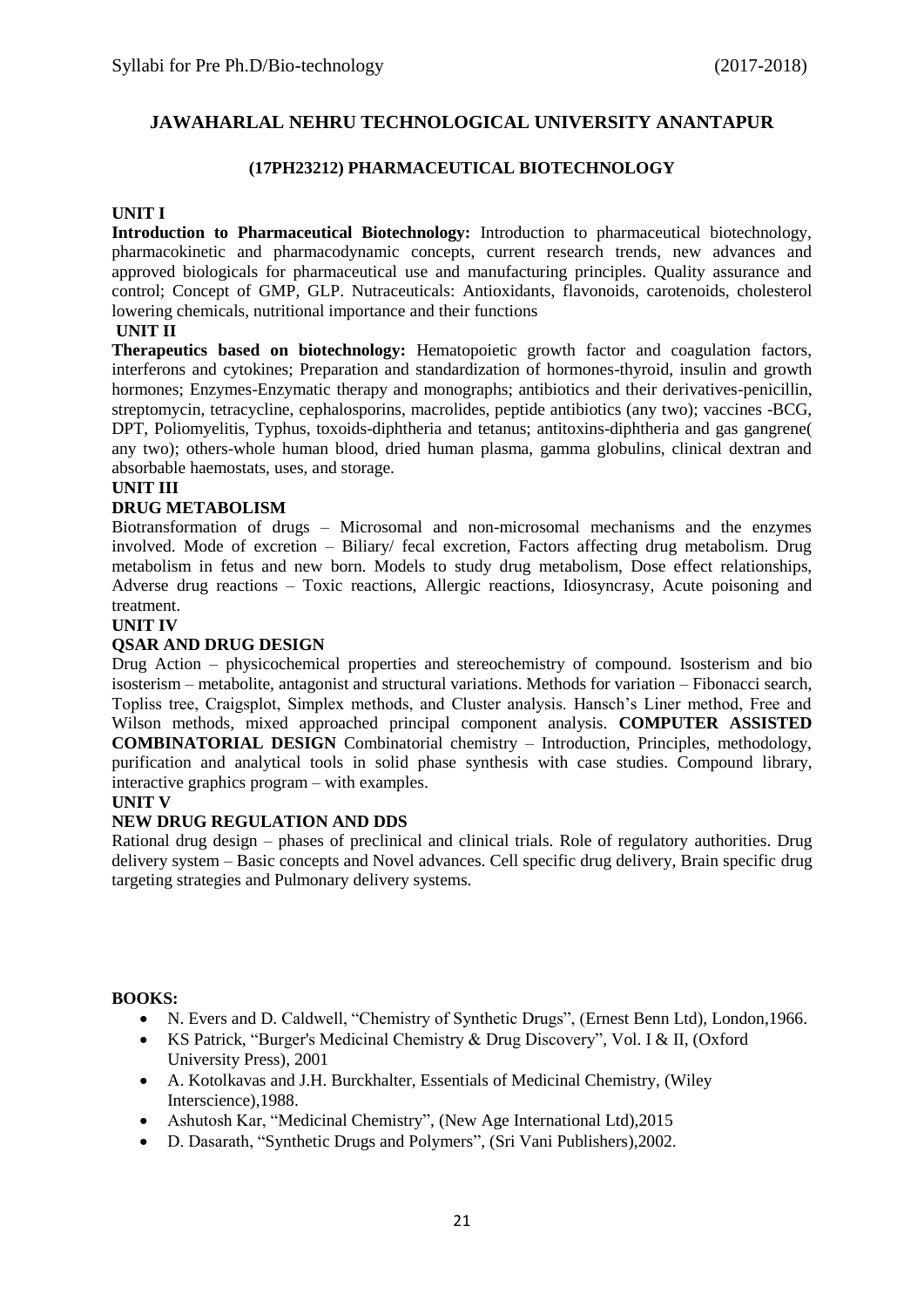#### **(17PH23213) SYSTEMS BIOLOGY**

#### **Unit-I**

**System Biology**: Fundamentals of mathematical modeling; Representations of biological networks, basics of network biology; Systems Biology Markup Language (SBML), databases and tools for systems biology. Strategies relating to in silico Modelling of biological processes.

#### **Unit-II**

**Introduction to metabolic network**; Signal Transduction Pathways, Measuring and Quantifying Microarray Variability-Analysis of Differentially Expressed Genes, Markup language (SMBL), E-cell and V- cell Simulations and Applications modeling: stoichiometric analysis, flux balance analysis, minimization of metabolic adjustment, gene essentiality; Protein–protein interaction networks: prediction of interactions and functional associations, analysis of huge complex networks.

#### **Unit-III**

**Introduction to modeling of signaling and gene regulatory networks**: basics of kinetic modeling, parameter estimation, robustness/sensitivity analysis; Introduction to discrete models: Boolean network modeling. **Networks and graph theory:** Basic properties of Network: Degree, average degree and degree distribution. Adjacency matrix, weighted and unweighted networks, Bipartite network, Paths and distances**. Random Networks:** Erdos-Renyi model, Small-world effect, clustering coefficient.

#### **Unit-IV**

**Modularity:** Motifs and sub-graphs, Feed-forward loops, Single-input modules: LIFO, FIFO. Dense overlapping regulons (DORs). Optimal gene design circuits: fitness function and optimal expression of a protein in bacteria, Robustness.

#### **Unit-V**

**Constraint-based modelling** – Metabolic reconstruction, Flux Balance Analysis (FBA): Translating biochemical networks into linear algebra, Stoichiometric matrix, Elementary mode, Extreme pathways, Objective function, Optimization using linear programming. Genome-scale cellular models: Virtual Erythrocytes, Global human metabolic model (Recon 1). **Applications** of systems biology: metabolic engineering, drug target identification; Perspectives and challenges: Sloppy nature of biological systems, synthetic biology

#### **Books:**

- 1. S. Choi, "Introduction to Systems Biology", (Humana Press), 2007.
- 2. Uri Alon, Chapman & Hall, "Introduction to Systems Biology: Design Principles of Biological Circuits", (CRC), 2007.
- 3. Rob Desalle, Gonzalo Giribet, Ward Wheeler, "Techniques in molecular systematics and evolution", (Springer),2002
- 4. Edda Klipp, Ralf Herwig, Axel Kowald, Christoph Wierling, Hans Lehrach, "Systems Biology in Practice: Concepts, Implementation and Application", (John Wiley and Sons),2005.
- 5. Bernhard O. Palsson, "Systems Biology: Properties of Reconstructed Networks", Cambridge University, 2006.
- 6. M.E.J. Newman, "Networks: An Introduction", (Oxford University Press), 2010.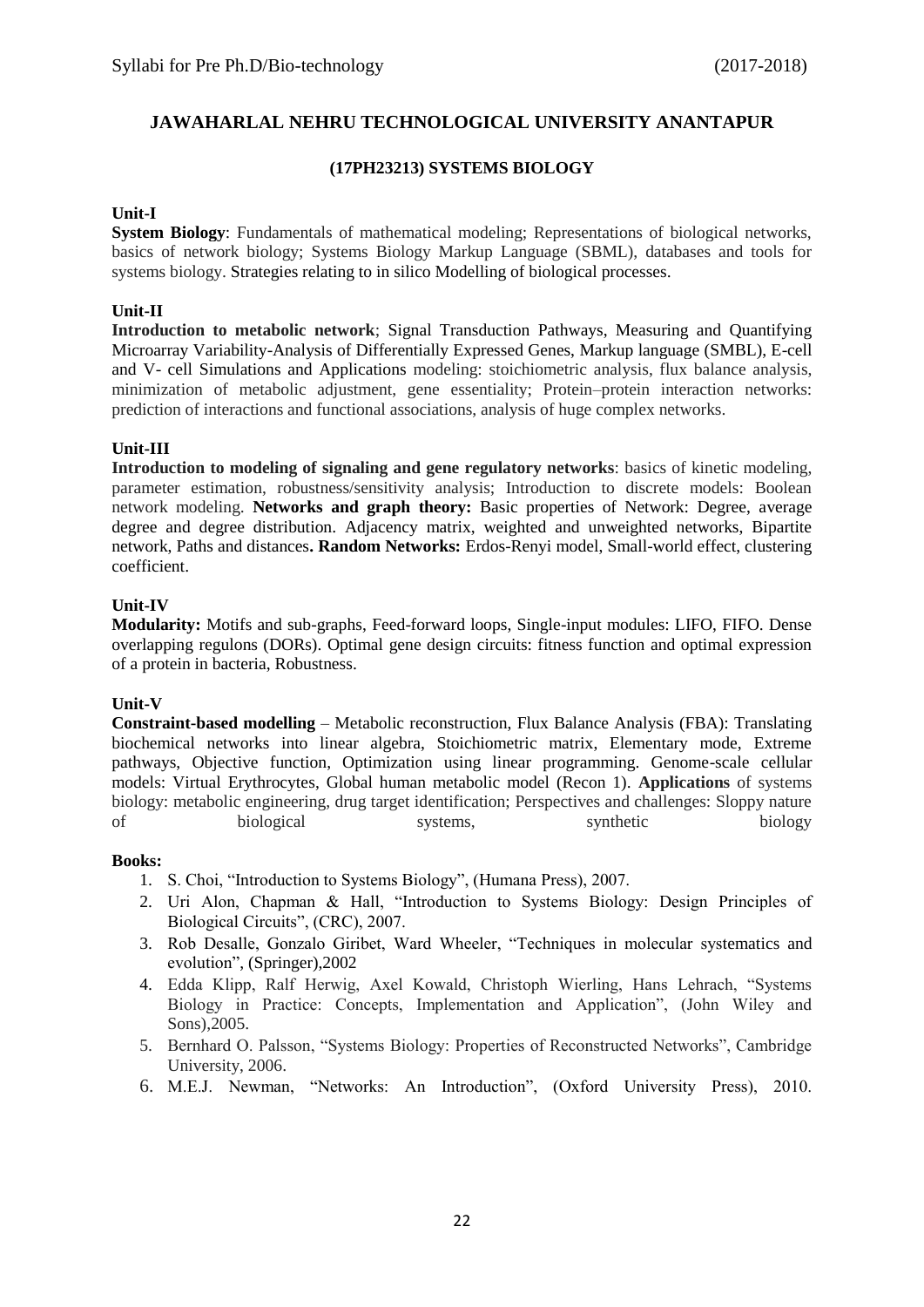### **(17PH23214) ADVANCED IMMUNOLOGY**

#### **UNIT I**

### **Introduction:**

Origin of immune system – innate immunity – acquired immunity – cells and organs of immune system. Lymphocytes – plasma cells – macrophages – mast cells – T-cells – Bcells MHC – CD4 – CD8 - CD28 – TNF – receptor family domains – cytokines – chemokines. **Immunochemistry:** Types of antigens – properties of antigens – immunogenicity – adjuvant – epitopes – haptens – super antigens. **Antibodies: -** Immunoglobulin structure – Immunoglobulin. functions – antigenic determinants on Immunoglobulin – Immunoglobulin classes –studies on IgG, IgM, IgA, IgE and IgD. **UNIT II**

#### **Antigen-Antibody interactions:**

Types of antigen-antibody interactions – determination of antigen-antibody interactions by various techniques. **Hypersensitivity:** Cells & Coomb's classification – types of hypersensitivity – immune deficiencies – primary & secondary deficiencies – T-cell, B-cell & combined immuno deficiencies – complement system deficiencies – AIDS – SCID.

#### **UNIT III**

#### **Complement system:**

Functions of complement – components of complements – complement activation – regulation of complement system – biological consequences of complement activation – complement deficiencies – organization & inheritance of the MHC – MHC molecules & genes – genomic map of MHC genes – cellular expression of MHC molecules – regulation of MHC expression – MHC & disease susceptibility – MHC  $\&$  immune responsiveness – role of antigen-presenting cells.

#### **UNIT IV**

### **Immuno Techniques:**

Phages display libraries for antibody V-region production – immuno fluorescence microscopy – immuno electron microscopy – immuno histochemistry – immune precipitin – co-immuno precipitation – immuno blotting – use of antibody in the isolation  $\&$  identification of genes  $\&$  their products.

#### **UNITV**

#### **Immune response to infectious diseases:**

Viral infections – bacterial infections – parasitic diseases – fungal diseases – emerging infectious diseases rDNA vaccine technology.

#### **Vaccine Technology:**

properties of adjuvants, recombinant DNA and protein based vaccines, plant-based vaccines, reverse vaccinology; Peptide vaccines, Live, Killed, Attenuated, sub unit vaccines, conjugate vaccines; Antibody genes and antibody engineering, chimeric and hybrid monoclonal antibodies; Catalytic antibodies and generation of immunoglobulin gene libraries.

**Transplantation Immunology:** Types of grafts – immunologic basis of graft rejection – genetics of transplantation antigens – mechanism & types of rejection – clinical manifestation of graft rejection – immuno suppressive therapy – immuno tolerance to allograft – clinical transplantation.

- Thomas J. Kindt, A. Osbarne, R.A. Goldsby, and Barbara, "Kuby Immunology", (Freeman and company),  $6<sup>th</sup>$  edition, 2006.
- David Male, Jonathan Brostoff, David B Roth and Ivan Roitt., "Immunology", (Mosby Elsevier),  $7<sup>th</sup>$  edition, 2006.
- Janeway, Travers, Walport and Shlomchik., "Immunobiology", (Garland Science publishing), 6<sup>th</sup> edition, 2004.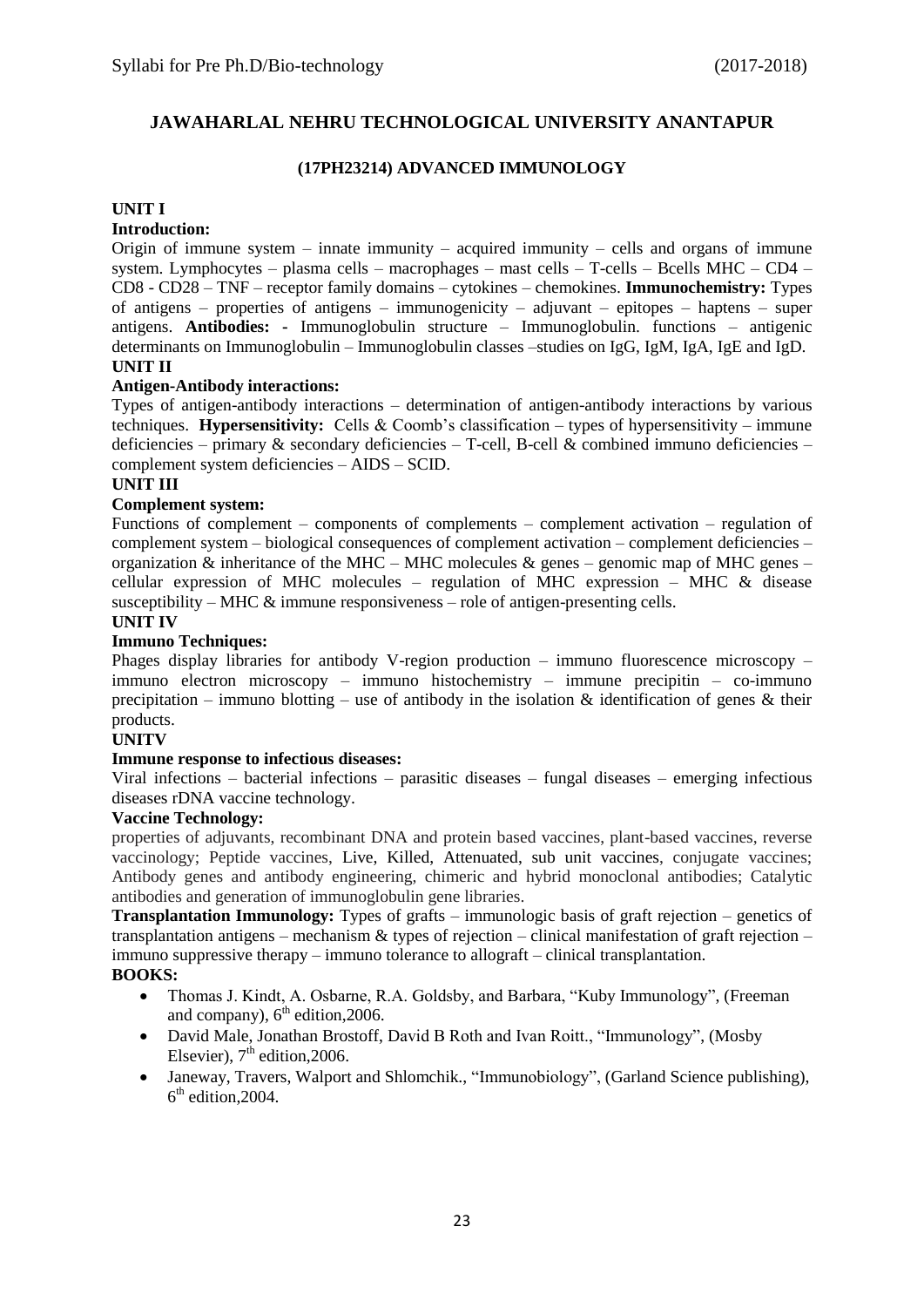#### **(17PH23215) BIOFUELS AND RENEWABLE ENERGY**

#### **UNIT I**

#### **Introduction to Bioethanol Production**

Historical Development of Bioethanol as a Fuel, Starch as a Carbon Substrate for Bioethanol Production, The Promise of Lignocellulosic Biomass, Thermodynamic and Environmental Aspects of Ethanol as a Biofuel, Effects on emissions of greenhouse gases and other pollutants, Ethanol as a First-Generation Biofuel: Present Status and Future Prospects Chemistry, Biochemistry, and Microbiology of Lignocellulosic Biomass, Biomass as an Energy Source: Traditional and Modern Views, Structural and Industrial Chemistry of Lignocellulosic Biomass, Lignocellulose as a chemical resource, Physical and chemical pretreatment of lignocellulosic biomass, Biological pretreatments, Acid hydrolysis to saccharify pretreated lignocellulosic biomass.

#### **UNIT II**

#### **Cellulases and its Role in Ethanol Production**

Cellulases: Biochemistry, Molecular Biology, and Biotechnology, Enzymology of cellulose degradation by Cellulases, Cellulases in lignocellulosic feedstock processing, Molecular biology and biotechnology of cellulase production, Hemi-Cellulases: New Horizons in Energy Biotechnology, A multiplicity of hemi-Cellulases, Hemi-Cellulases in the processing of lignocellulosic biomass, Lignin-Degrading Enzymes as Aids in Saccharification, Commercial Choices of Lignocellulosic Feedstocks for Bioethanol Production, Biotechnology and Platform Technologies for Lignocellulosic Ethanols.

#### **UNIT III**

#### **Biotechnology of Bioethanol Production from Ligno-Cellulosic Feedstocks**

Traditional Ethanologenic Microbes, Yeasts, Bacteria, Metabolic Engineering of Novel Ethanologens, Comparison of industrial and laboratory yeast strains for ethanol production, Improved ethanol production by naturally pentose-utilizing yeasts, Assembling Gene Arrays in Bacteria for Ethanol Production, Metabolic routes in bacteria for sugar metabolism and ethanol formation, Genetic and metabolic engineering of bacteria for bioethanol production, Candidate bacterial strains for commercial ethanol production, Trends for Research with Yeasts and Bacteria for Bioethanol Production, "Traditional" microbial Ethanologens, "Designer" cells and synthetic organisms.

#### **UNIT IV- GENETIC MANIPULATION OF PLANTS FOR BIOETHANOL PRODUCTION**

Engineering resistance traits for biotic and abiotic stresses, Bioengineering increased crop yield, Optimizing traits for energy crops intended for biofuel production, Genetic engineering of dual-use food plants and dedicated energy crops, Vegetable oils and chemically processed biofuels, Biodiesel composition and production processes, Biodiesel economics, Energetics of biodiesel production and effects on greenhouse gas emissions, Issues of ecotoxicity and sustainability with expanding biodiesel production, Fischer-Tropsch Diesel: Chemical Biomass–to–Liquid Fuel Transformations, Radical Options for the Development of Biofuels, Biodiesel from Microalgae and Microbes, Biohydrogen, The hydrogen economy and fuel cell technologies, Bio-production of gases, Production of H2 by